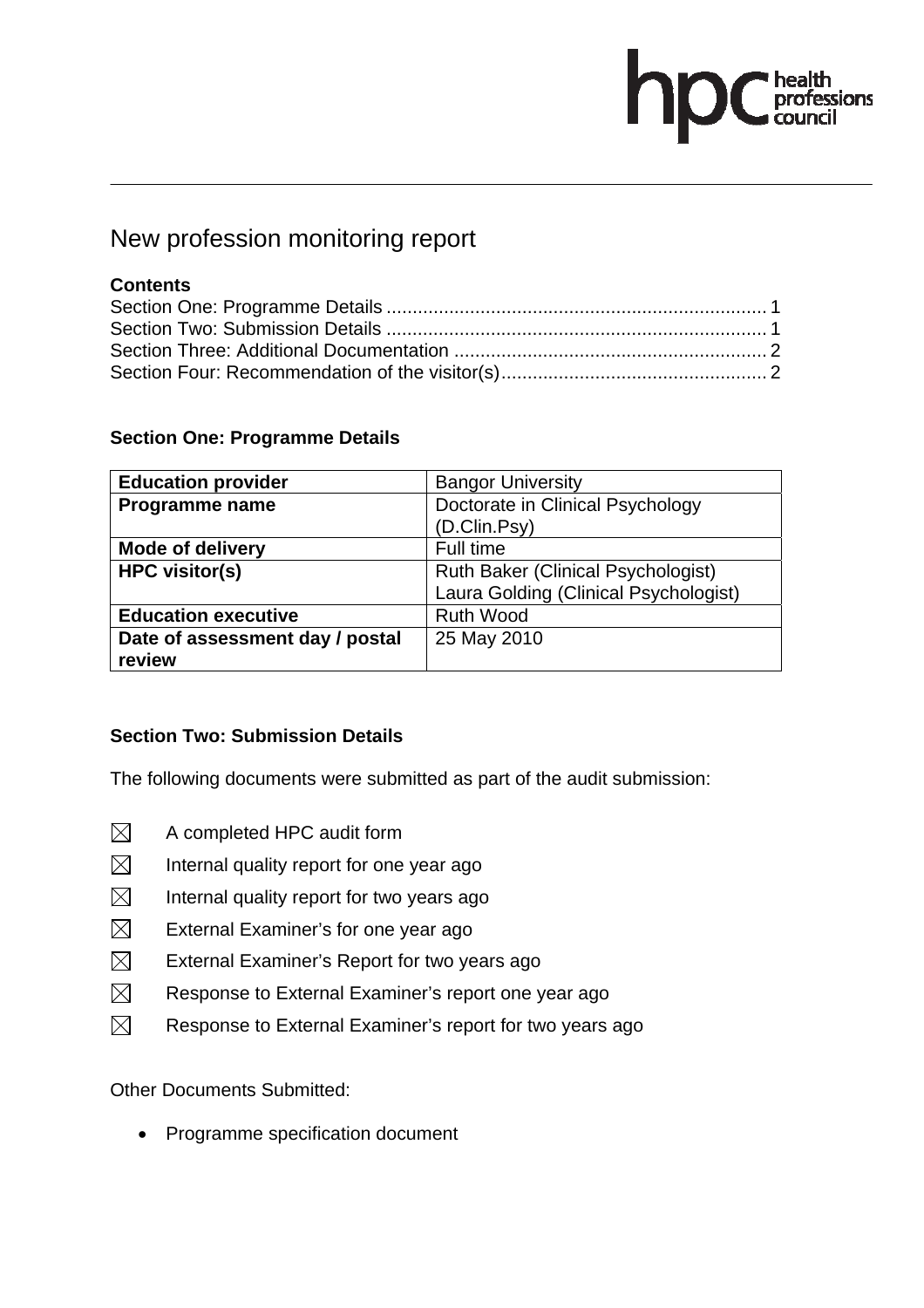The visitors agreed that no further documentation was required in order to make a recommendation.

#### **Section Four: Recommendation of the visitor(s)**

| <b>Date</b> | Ver. | Dept/Cmte | Doc Type   | <b>Title</b>                   | <b>Status</b> | Int. Aud. |
|-------------|------|-----------|------------|--------------------------------|---------------|-----------|
| 2010-05-26  | a    | EDU       | <b>PPR</b> | NP Report Bangor - Doc PPCL FT | Draft         | Public    |
|             |      |           |            |                                | DD: None      | RD: None  |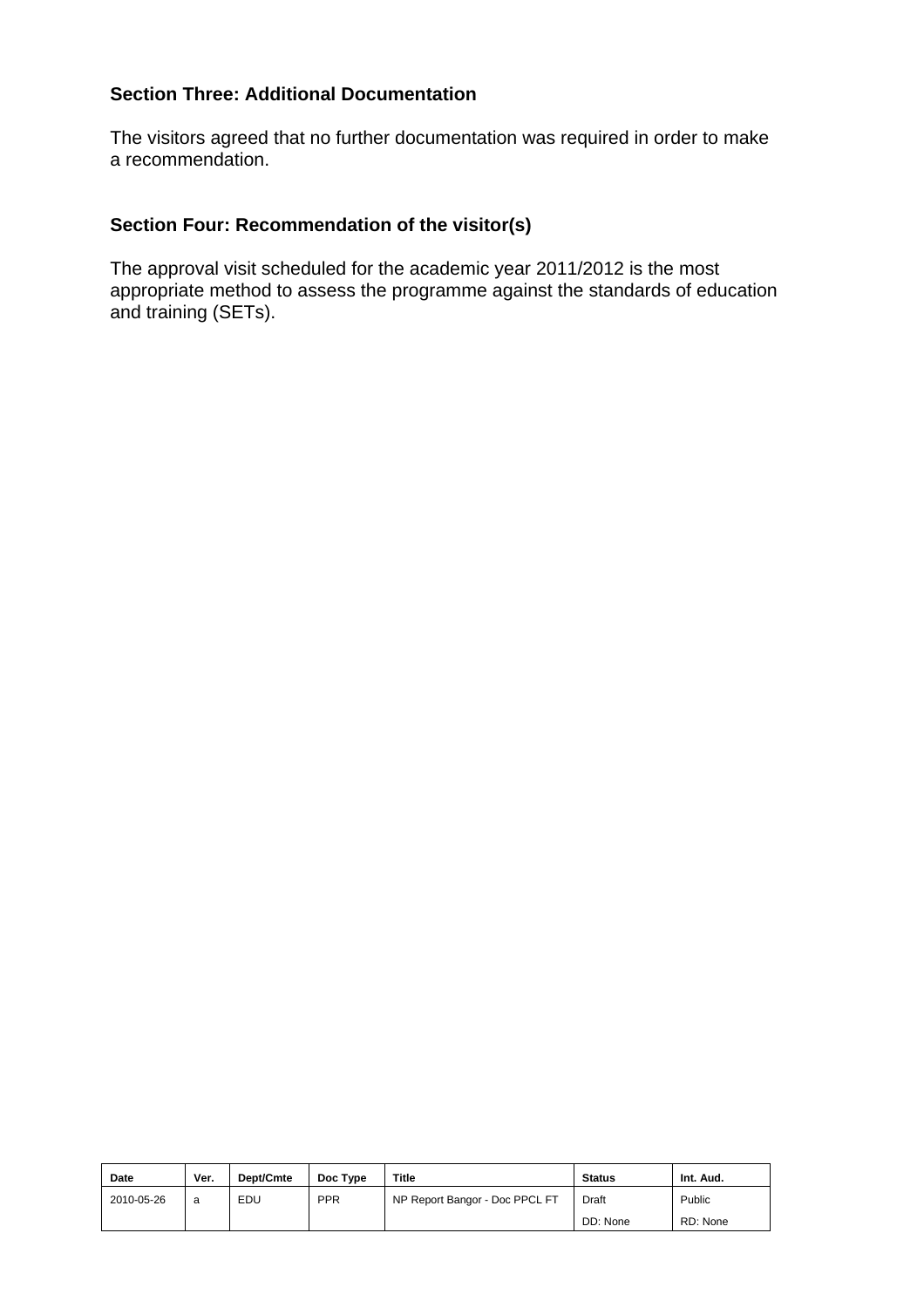# $\sum$ C health<br>council

### New profession monitoring report

#### **Contents**

#### **Section One: Programme Details**

| <b>Education provider</b>       | University of Birmingham                 |
|---------------------------------|------------------------------------------|
| Programme name                  | Doctorate in Forensic Psychology         |
|                                 | Practice (ForenPsyD)                     |
| <b>Mode of delivery</b>         | Full time                                |
|                                 | Part time                                |
| <b>HPC visitor(s)</b>           | <b>Judith Bamford (Educational</b>       |
|                                 | Psychologist)                            |
|                                 | George Delafield (Forensic psychologist) |
| <b>Education executive</b>      | <b>Lewis Roberts</b>                     |
| Date of assessment day / postal | 25 May 2010                              |
| review                          |                                          |

#### **Section Two: Submission Details**

- $\boxtimes$  A completed HPC audit form
- $\boxtimes$  Internal quality report for one year ago
- $\boxtimes$  Internal quality report for two years ago
- $\boxtimes$  External Examiner's for one year ago
- $\boxtimes$  External Examiner's Report for two years ago
- $\boxtimes$  Response to External Examiner's report one year ago
- $\boxtimes$  Response to External Examiner's report for two years ago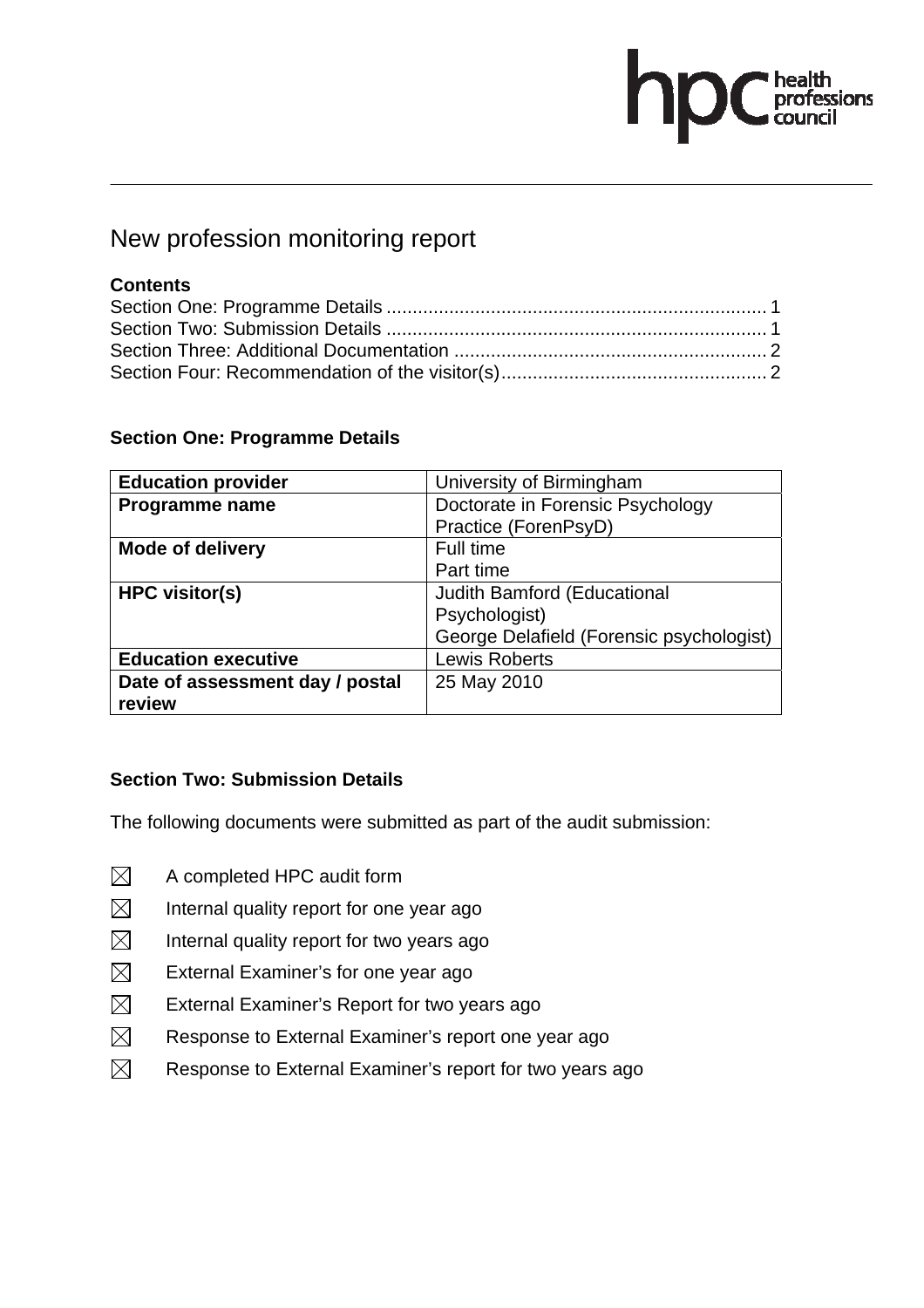The visitors agreed that no further documentation was required in order to make a recommendation.

#### **Section Four: Recommendation of the visitor(s)**

| <b>Date</b> | Ver. | Dept/Cmte | Doc Type   | <b>Title</b>                    | <b>Status</b> | Int. Aud. |
|-------------|------|-----------|------------|---------------------------------|---------------|-----------|
| 2010-05-26  | a    | EDU       | <b>PPR</b> | NP report Birmingham Doc PPF FT | Draft         | Public    |
|             |      |           |            | & PT                            | DD: None      | RD: None  |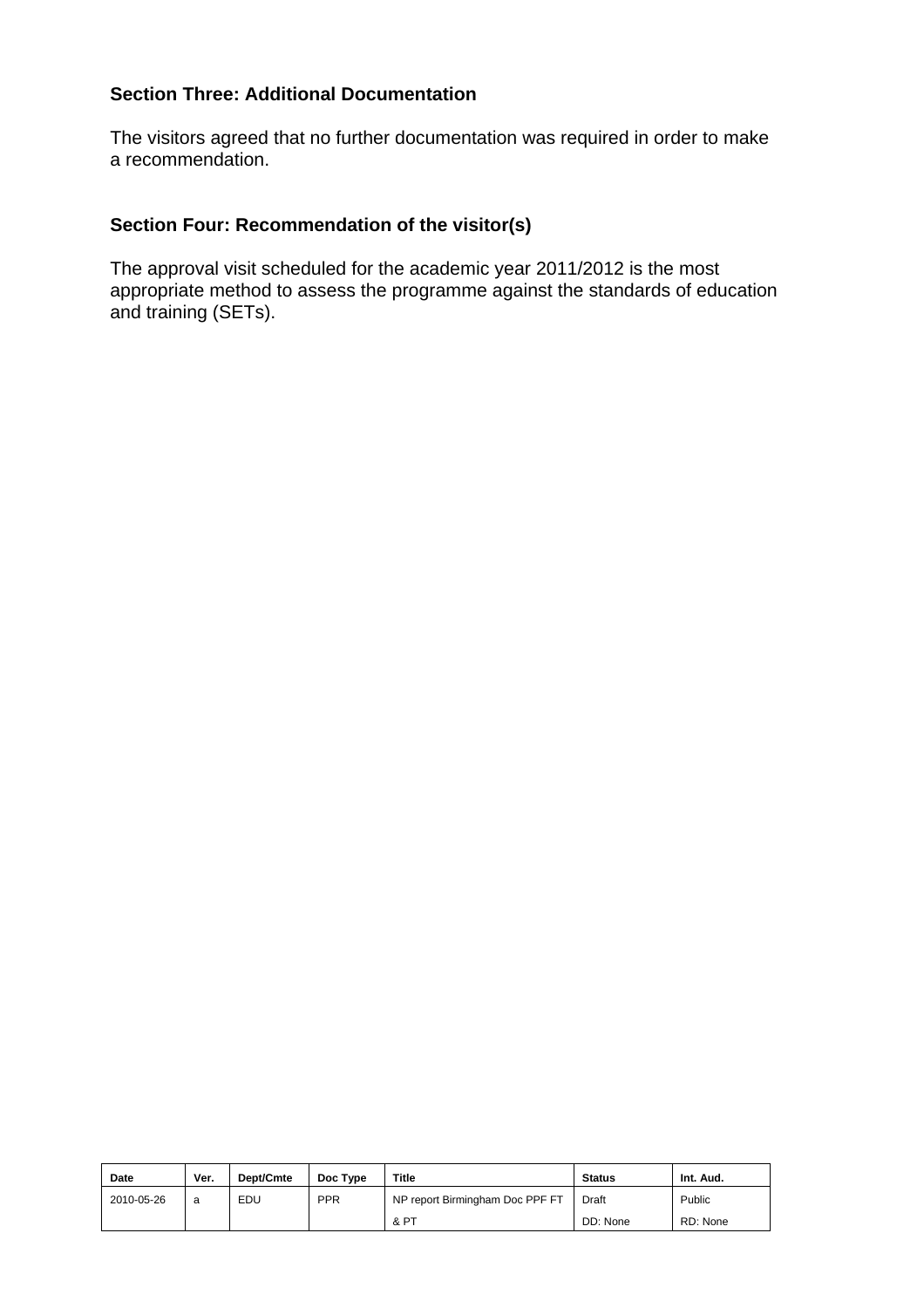# $\begin{tabular}{|c|c|} \hline healthprofessionscountil \\ \hline \end{tabular}$

### New profession monitoring report

#### **Contents**

#### **Section One: Programme Details**

| <b>Education provider</b>  | Cardiff University (Prifysgol Caerdydd) |  |  |
|----------------------------|-----------------------------------------|--|--|
| Programme name             | Doctorate in Educational Psychology     |  |  |
|                            | (DEdPsy)                                |  |  |
| <b>Mode of delivery</b>    | Full time                               |  |  |
| <b>HPC visitor(s)</b>      | Tim Moss (Health Psychologist)          |  |  |
|                            | <b>Trevor Holme (Educational</b>        |  |  |
|                            | Psychologist)                           |  |  |
| <b>Education executive</b> | Mandy Hargood                           |  |  |
| Date of assessment day     | 25 May 2010                             |  |  |

#### **Section Two: Submission Details**

- $\boxtimes$  A completed HPC audit form
- $\boxtimes$  Internal quality report for one year ago
- $\boxtimes$  Internal quality report for two years ago
- $\boxtimes$  External Examiner's for one year ago
- $\boxtimes$  External Examiner's Report for two years ago
- $\boxtimes$  Response to External Examiner's report one year ago
- $\boxtimes$  Response to External Examiner's report for two years ago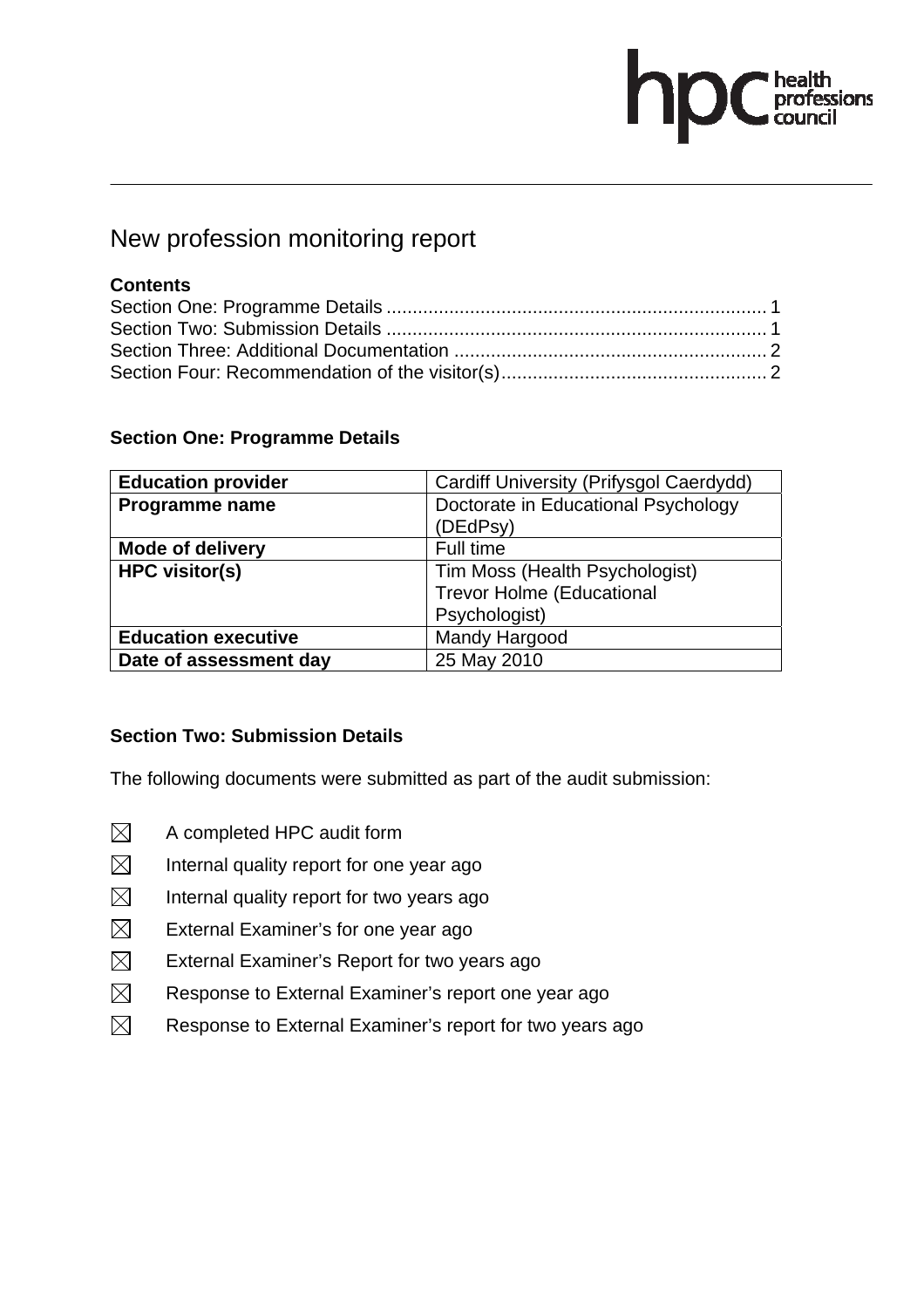The visitors agreed that no further documentation was required in order to make a recommendation.

#### **Section Four: Recommendation of the visitor(s)**

| <b>Date</b> | Ver. | Dept/Cmte | Doc Type   | Title                        | <b>Status</b> | Int. Aud. |
|-------------|------|-----------|------------|------------------------------|---------------|-----------|
| 2010-05-26  | a    | EDU       | <b>PPR</b> | NP report Cardiff Doc PPE FT | Final         | Public    |
|             |      |           |            |                              | DD: None      | RD: None  |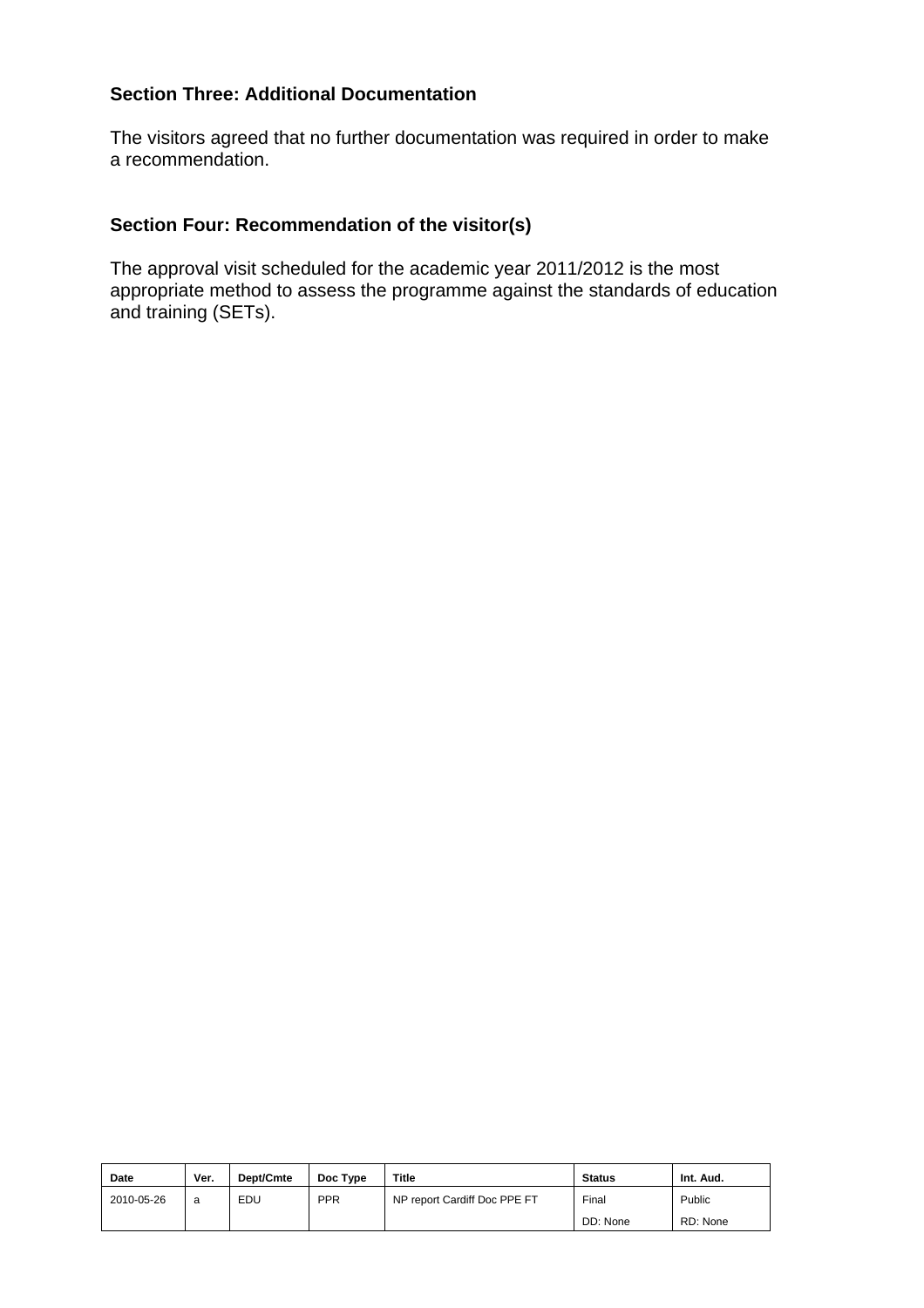# **OC** health<br>council

### New profession monitoring report

#### **Contents**

#### **Section One: Programme Details**

| <b>Education provider</b>       | University of East Anglia                 |
|---------------------------------|-------------------------------------------|
| Programme name                  | Doctorate in Clinical Psychology          |
|                                 | (ClinPsyD)                                |
| <b>Mode of delivery</b>         | Full time                                 |
| <b>HPC visitor(s)</b>           | <b>Ruth Baker (Clinical Psychologist)</b> |
|                                 | <b>Trevor Holme (Educational</b>          |
|                                 | Psychologist)                             |
| <b>Education executive</b>      | <b>Ruth Wood</b>                          |
| Date of assessment day / postal | 25 May 2010                               |
| review                          |                                           |

#### **Section Two: Submission Details**

- $\boxtimes$  A completed HPC audit form
- $\boxtimes$  Internal quality report for one year ago
- $\boxtimes$  Internal quality report for two years ago
- $\boxtimes$  External Examiner's for one year ago
- $\boxtimes$  External Examiner's Report for two years ago
- $\boxtimes$  Response to External Examiner's report one year ago
- $\boxtimes$  Response to External Examiner's report for two years ago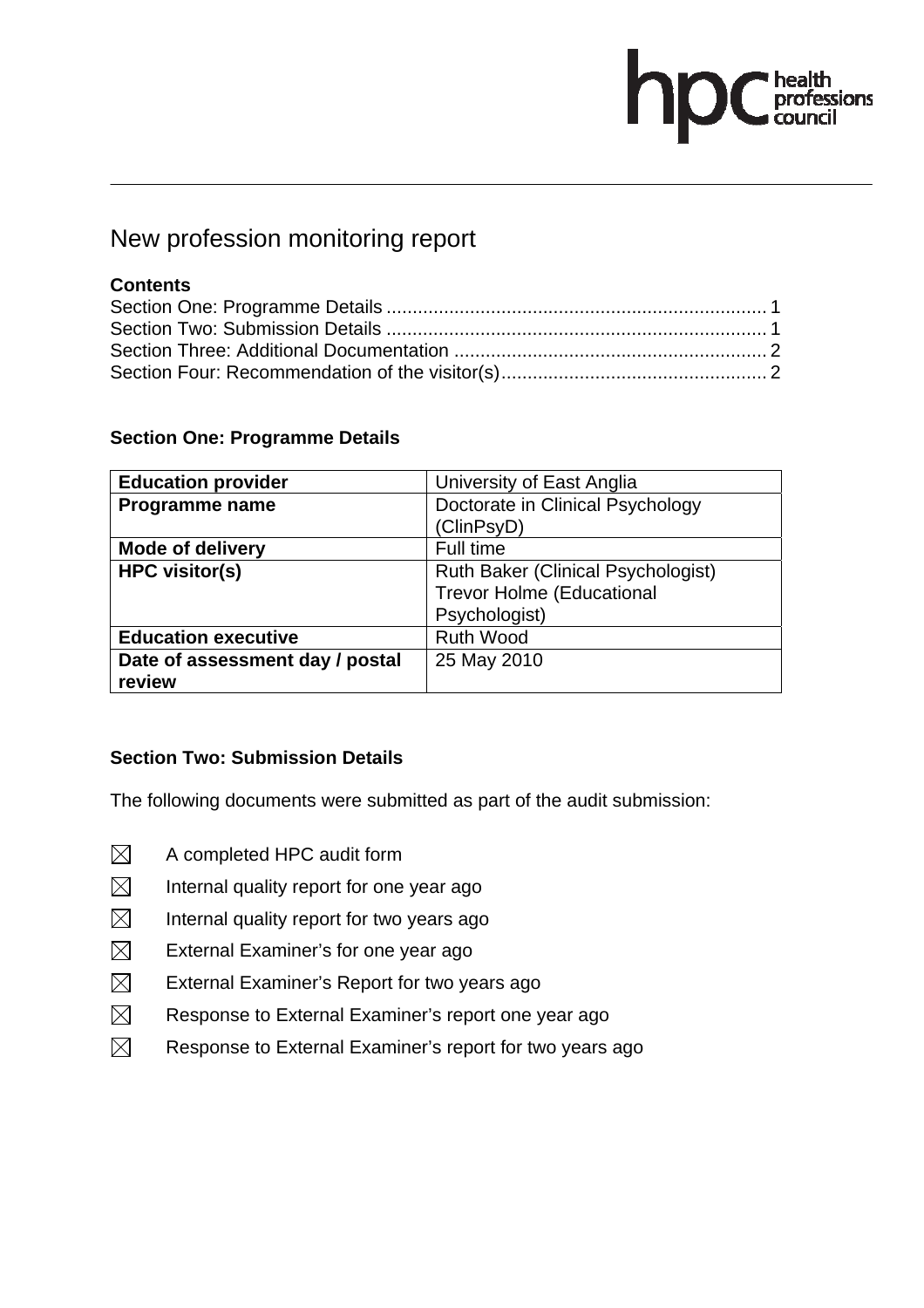The visitors agreed that no further documentation was required in order to make a recommendation.

#### **Section Four: Recommendation of the visitor(s)**

| <b>Date</b> | Ver. | Dept/Cmte | Doc Type   | Title                       | <b>Status</b> | Int. Aud. |
|-------------|------|-----------|------------|-----------------------------|---------------|-----------|
| 2010-05-26  | a    | EDU       | <b>PPR</b> | NP report UEA - Doc PPCL FT | Draft         | Public    |
|             |      |           |            |                             | DD: None      | RD: None  |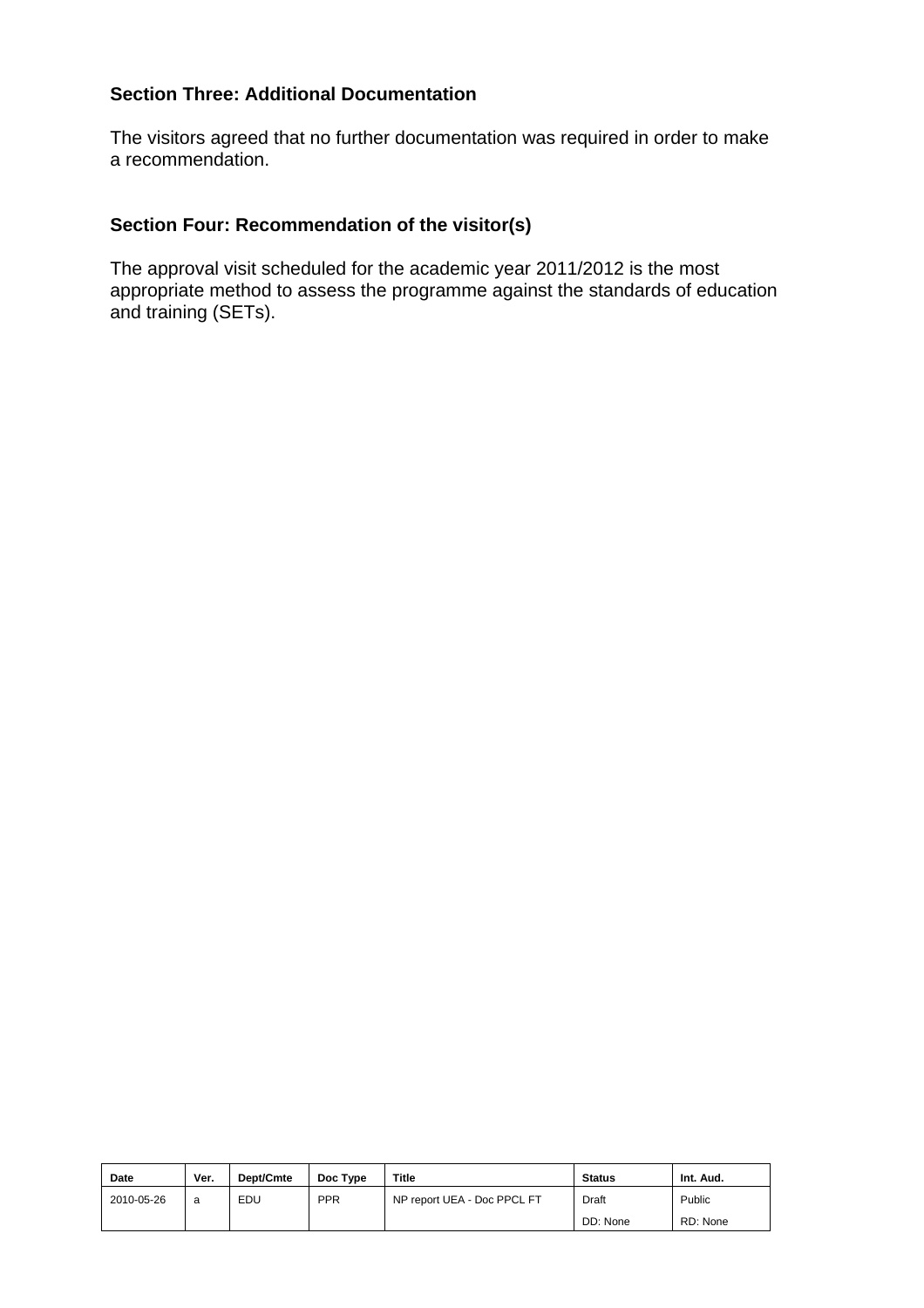# health<br>professions<br>council

### New profession monitoring report

#### **Contents**

#### **Section One: Programme Details**

| <b>Education provider</b>       | University of East London                 |  |
|---------------------------------|-------------------------------------------|--|
| Programme name                  | Doctorate in Clinical Psychology          |  |
|                                 | (DClinPsy)                                |  |
| <b>Mode of delivery</b>         | Full time                                 |  |
| <b>HPC visitor(s)</b>           | <b>Ruth Baker (Clinical Psychologist)</b> |  |
|                                 | Laura Golding (Clinical Psychologist)     |  |
|                                 | Harry Brick (Clinical Psychologist)       |  |
| <b>Education executive</b>      | <b>Ruth Wood</b>                          |  |
| Date of assessment day / postal | 25 May 2010                               |  |
| review                          |                                           |  |

#### **Section Two: Submission Details**

The following documents were submitted as part of the audit submission:

- $\boxtimes$  A completed HPC audit form
- $\boxtimes$  Internal quality report for one year ago
- $\boxtimes$  Internal quality report for two years ago
- $\boxtimes$  External Examiner's for one year ago
- $\boxtimes$  External Examiner's Report for two years ago
- $\boxtimes$  Response to External Examiner's report one year ago
- $\boxtimes$  Response to External Examiner's report for two years ago

Other Documents Submitted:

• BPS Accreditation Report Dec 2008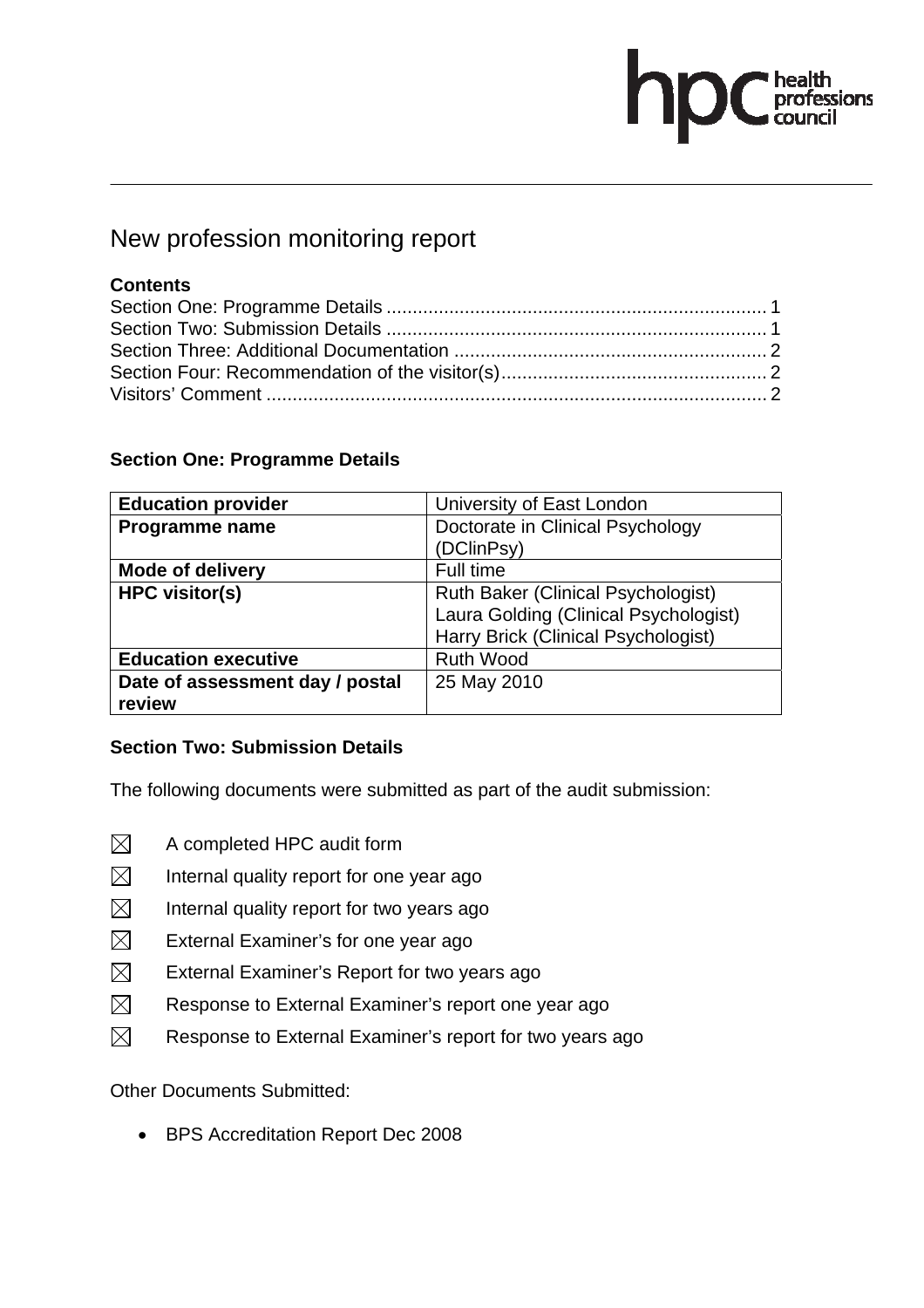The visitors agreed that no further documentation was required in order to make a recommendation.

#### **Section Four: Recommendation of the visitor(s)**

The approval visit scheduled for the academic year 2011/2012 is the most appropriate method to assess the programme against the standards of education and training (SETs).

#### **Visitors' Comment**

The visitors would like it noted they have recognised the concern raised by the programme leader (Review & Enhancement Process Form (Programme Level) 2007-2008) in relation to cases where "academic performance or academic misconduct should have merited exclusion" but the appeals process allowed them to continue. The visitors feel this is a very contentious process but feel the HPC's new guidance documents on conduct, performance and ethics and health and character can be of use in future circumstances such as these (Guidance on conduct and ethics for students (HPC 2009), Guidance on health and character(HPC 2009)).

| Date       | Ver. | Dept/Cmte | Doc Type   | Title                       | <b>Status</b> | Int. Aud. |
|------------|------|-----------|------------|-----------------------------|---------------|-----------|
| 2010-05-26 | a    | EDU       | <b>PPR</b> | NP report UEL - Doc PPCL FT | Draft         | Public    |
|            |      |           |            |                             | DD: None      | RD: None  |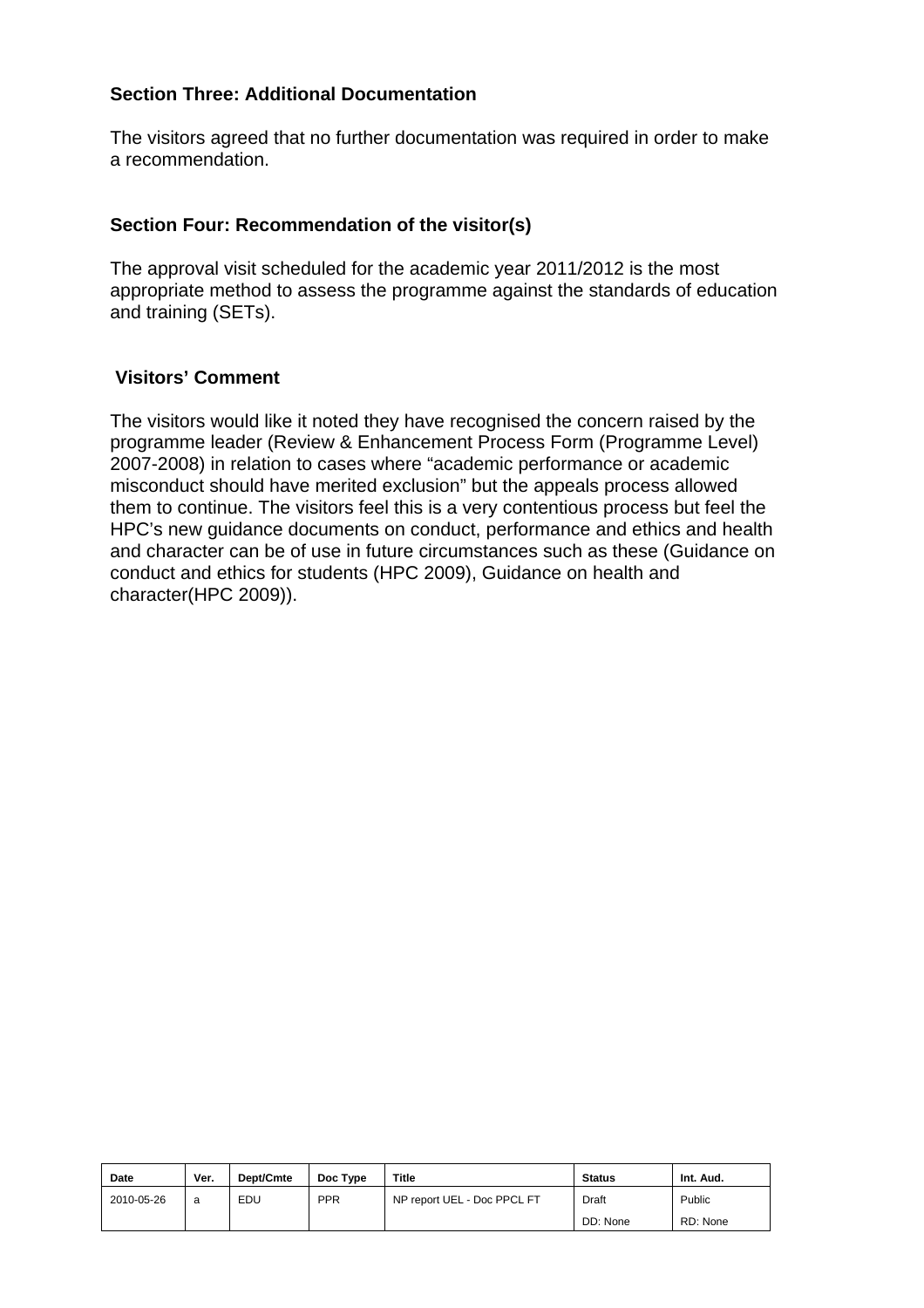# $\sum$ C health<br>C professions

### New profession monitoring report

#### **Contents**

#### **Section One: Programme Details**

| <b>Education provider</b>       | University of East London             |
|---------------------------------|---------------------------------------|
| Programme name                  | Professional Doctorate in Educational |
|                                 | and Child Psychology (D.Ed.Ch.Psych)  |
| <b>Mode of delivery</b>         | Full time                             |
| <b>HPC visitor(s)</b>           | Judith Bamford (Educational           |
|                                 | Psychologist)                         |
|                                 | George Delafield (Forensic            |
|                                 | Psychologist)                         |
| <b>Education executive</b>      | <b>Lewis Roberts</b>                  |
| Date of assessment day / postal | 25 May 2010                           |
| review                          |                                       |

#### **Section Two: Submission Details**

The following documents were submitted as part of the audit submission:

- $\boxtimes$  A completed HPC audit form
- $\boxtimes$  Internal quality report for one year ago
- $\boxtimes$  Internal quality report for two years ago
- $\boxtimes$  External Examiner's for one year ago
- $\boxtimes$  External Examiner's Report for two years ago
- $\boxtimes$  Response to External Examiner's report one year ago
- $\boxtimes$  Response to External Examiner's report for two years ago

#### **Addition documentation received**

- BPS report
- Responses to BPS visit in 2008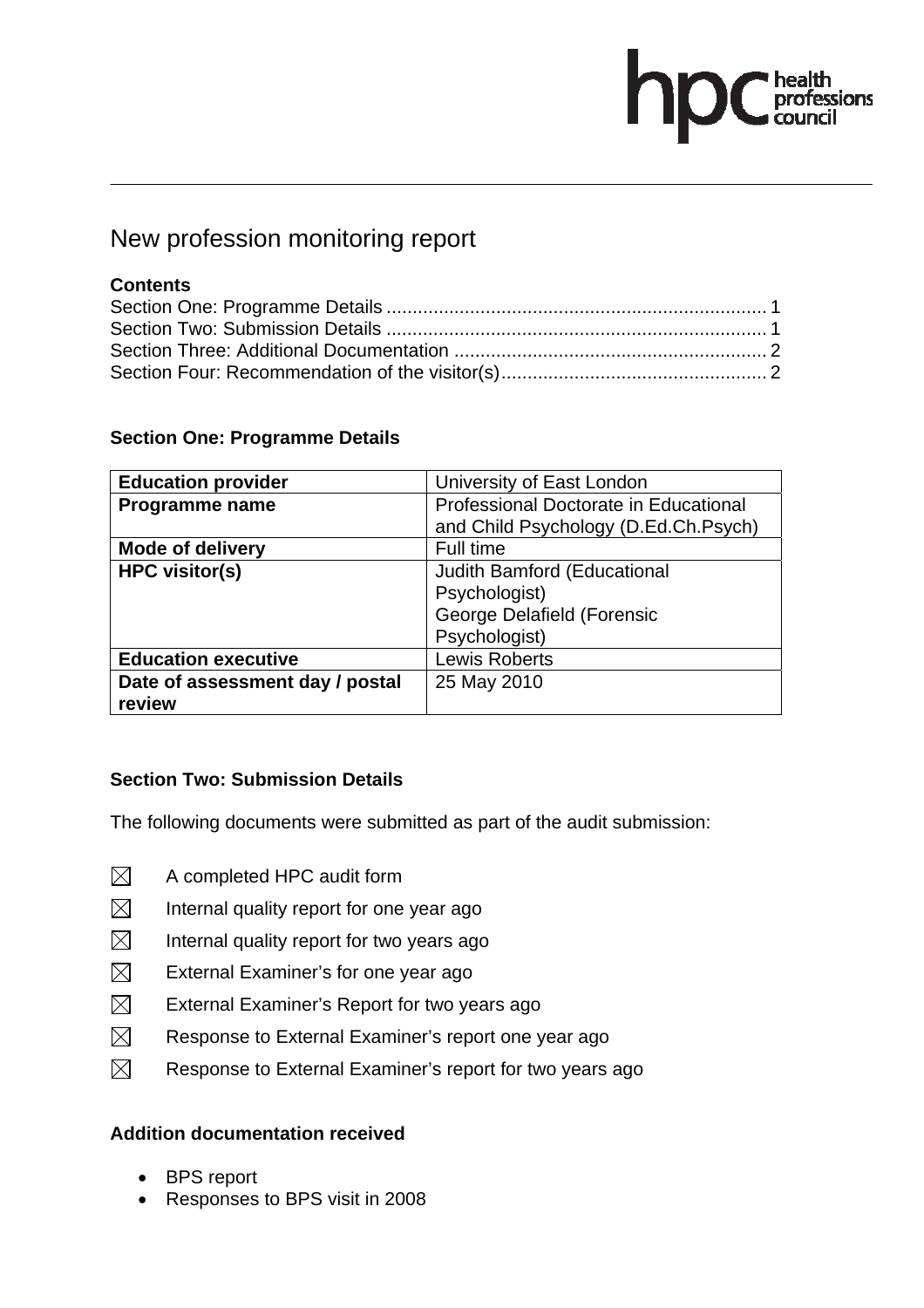The visitors agreed that no further documentation was required in order to make a recommendation.

#### **Section Four: Recommendation of the visitor(s)**

| <b>Date</b> | Ver. | Dept/Cmte | Doc Type   | Title                    | <b>Status</b> | Int. Aud. |
|-------------|------|-----------|------------|--------------------------|---------------|-----------|
| 2010-05-26  | a    | EDU       | <b>PPR</b> | NP report UEL Doc PPE FT | Draft         | Public    |
|             |      |           |            |                          | DD: None      | RD: None  |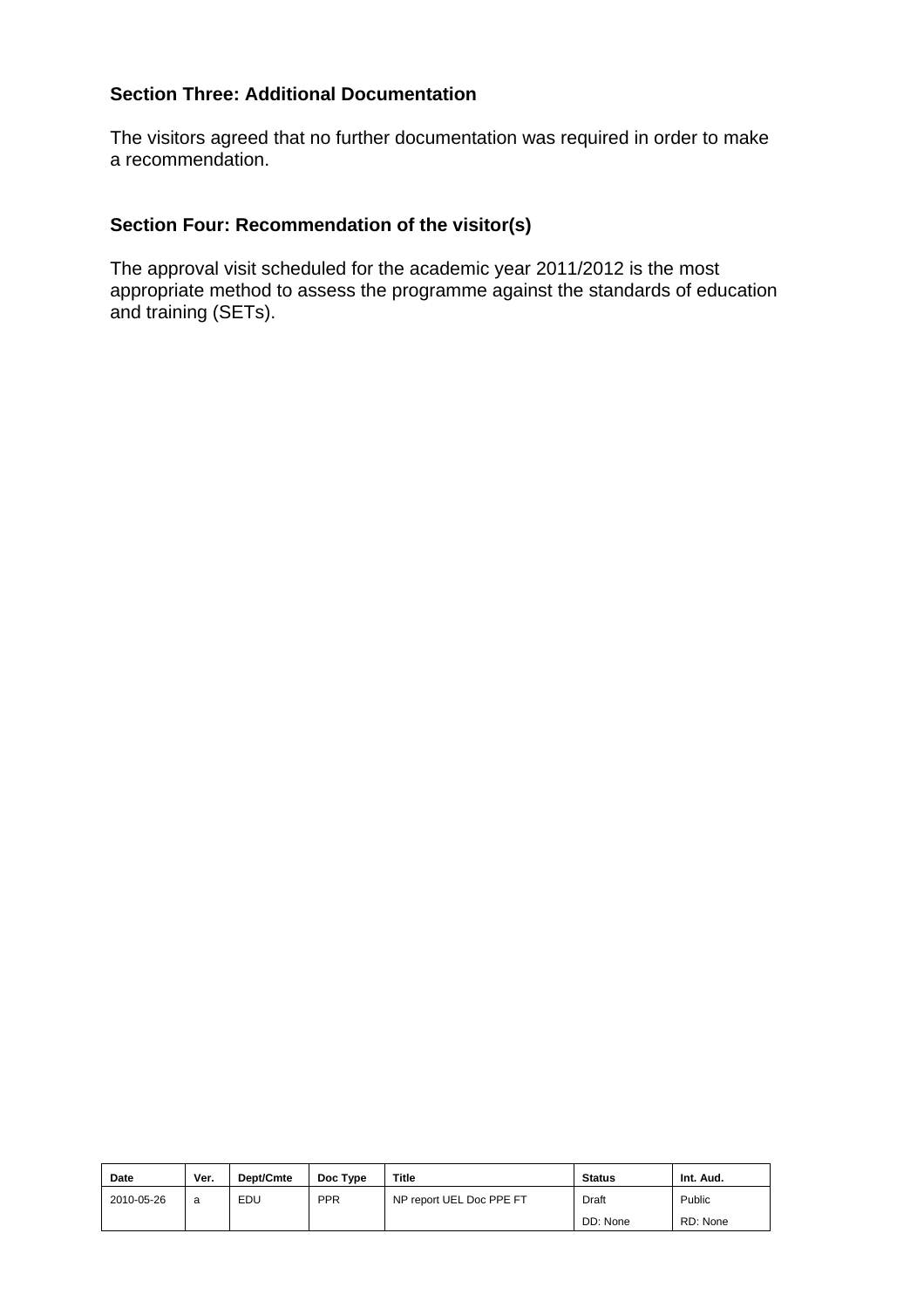# health<br>professions<br>council

### New profession monitoring report

#### **Contents**

#### **Section One: Programme Details**

| <b>Education provider</b>       | University of Exeter                    |
|---------------------------------|-----------------------------------------|
| Programme name                  | <b>Educational, Child and Community</b> |
|                                 | Psychology (D.Ed.Psy)                   |
| <b>Mode of delivery</b>         | Full time                               |
| <b>HPC visitor(s)</b>           | Judith Bamford (Educational             |
|                                 | Psychologist)                           |
|                                 | <b>George Delafield (Forensic</b>       |
|                                 | Psychologist)                           |
| <b>Education executive</b>      | <b>Lewis Roberts</b>                    |
| Date of assessment day / postal | 25 May 2010                             |
| review                          |                                         |

#### **Section Two: Submission Details**

The following documents were submitted as part of the audit submission:

- $\boxtimes$  A completed HPC audit form
- $\boxtimes$  Internal quality report for one year ago
- $\boxtimes$  Internal quality report for two years ago
- $\boxtimes$  External Examiner's for one year ago
- $\boxtimes$  External Examiner's Report for two years ago
- $\boxtimes$  Response to External Examiner's report one year ago
- $\Box$  Response to External Examiner's report for two years ago

The education provider has not provided the response to external examiner's report for two years ago as no issues were raised that needed addressing.

• Teaching observations as part of QA procedures documented.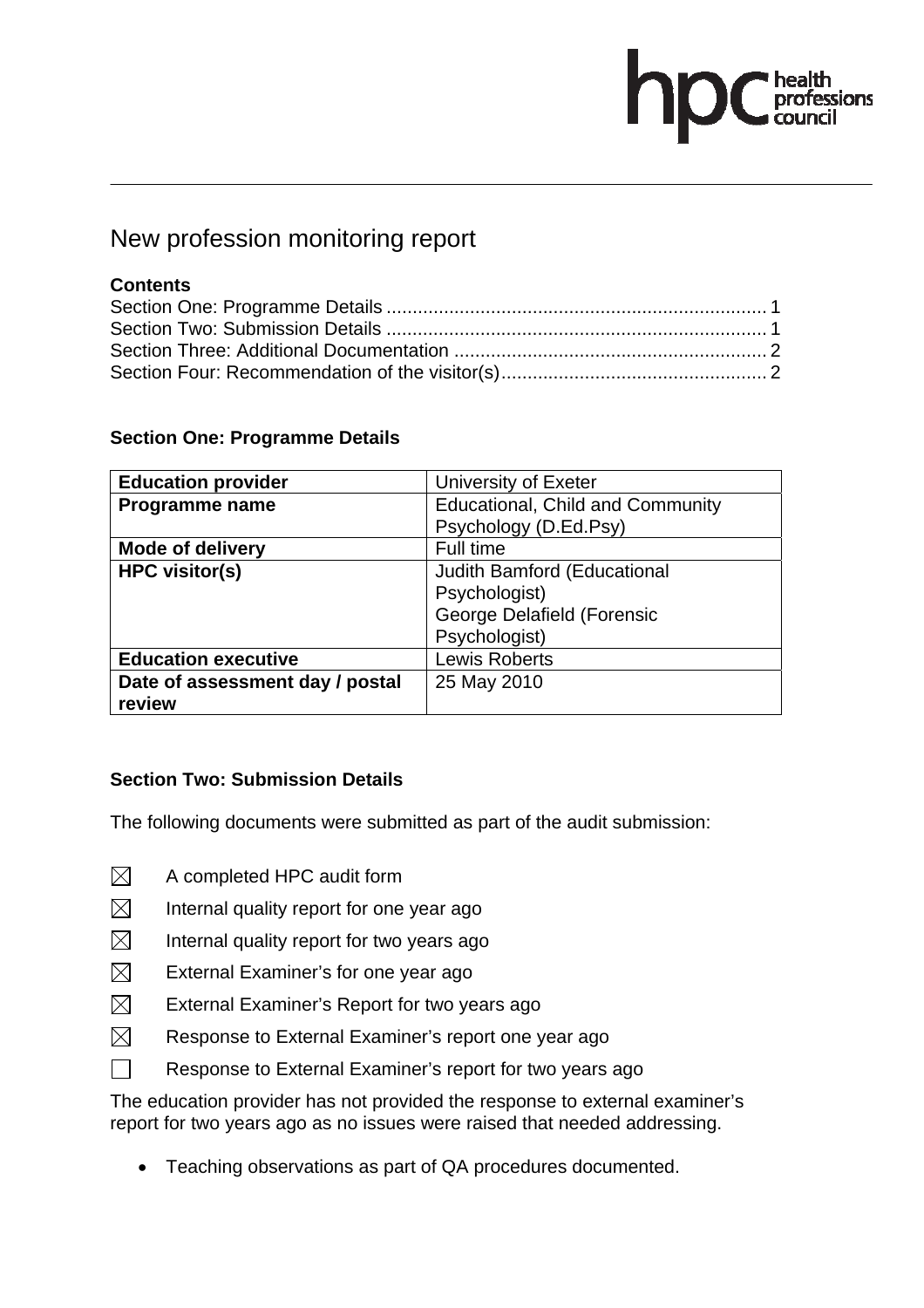The visitors agreed that no further documentation was required in order to make a recommendation.

#### **Section Four: Recommendation of the visitor(s)**

| Date       | Ver. | Dept/Cmte | Doc Type   | <b>Title</b>                | <b>Status</b> | Int. Aud. |
|------------|------|-----------|------------|-----------------------------|---------------|-----------|
| 2010-05-26 | a    | EDU       | <b>PPR</b> | NP report Exeter Doc PPE FT | Draft         | Public    |
|            |      |           |            |                             | DD: None      | RD: None  |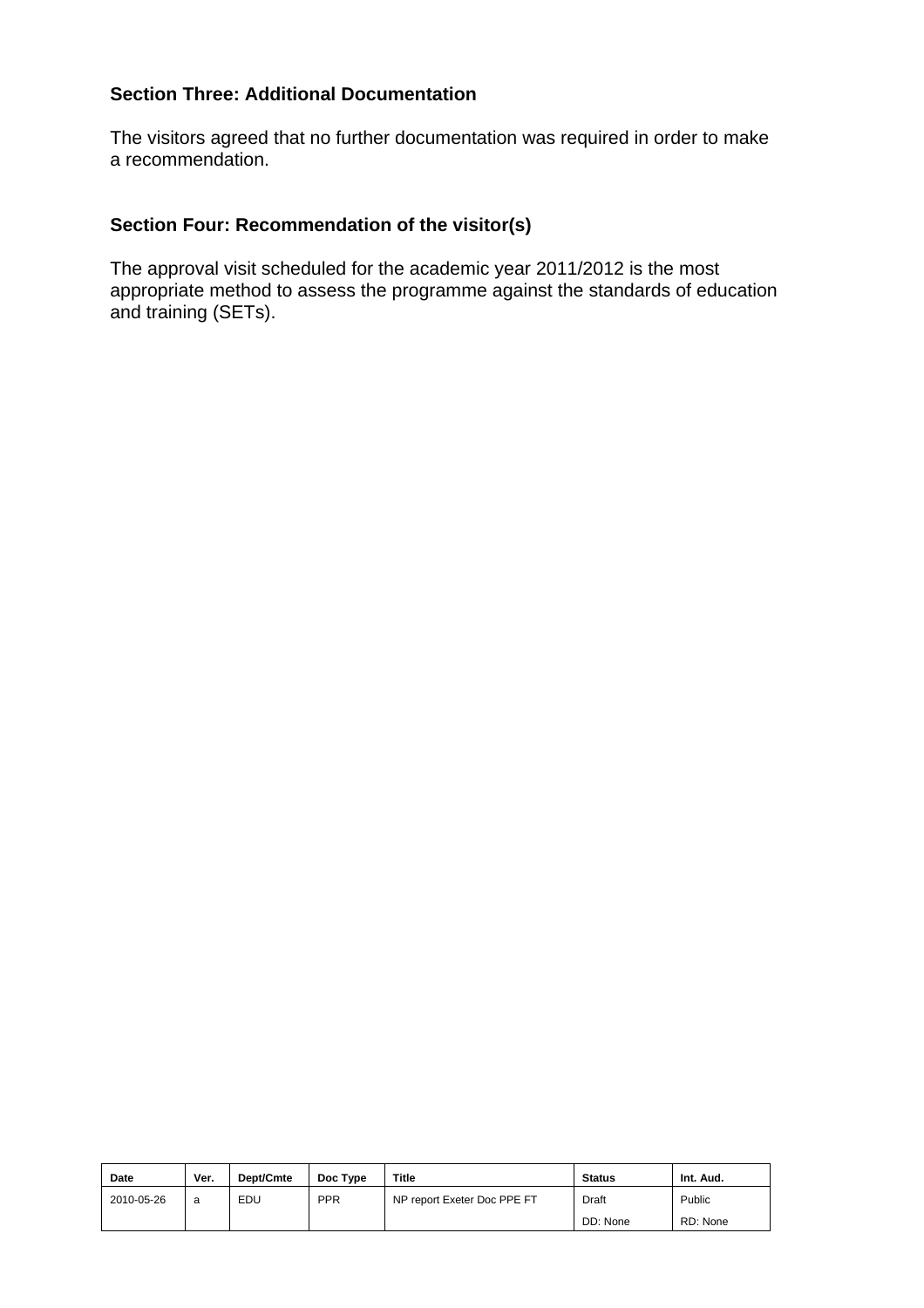# health<br>professions

### New profession monitoring report

#### **Contents**

#### **Section One: Programme Details**

| <b>Education provider</b>       | University of Hertfordshire               |
|---------------------------------|-------------------------------------------|
| Programme name                  | Doctorate in Clinical Psychology          |
|                                 | (DClinPsy)                                |
| <b>Mode of delivery</b>         | Full time                                 |
| <b>HPC visitor(s)</b>           | <b>Ruth Baker (Clinical Psychologist)</b> |
|                                 | Laura Golding (Clinical Psychologist)     |
|                                 | Harry Brick (Clinical Psychologist)       |
| <b>Education executive</b>      | <b>Ruth Wood</b>                          |
| Date of assessment day / postal | 25 May 2010                               |
| review                          |                                           |

#### **Section Two: Submission Details**

The following documents were submitted as part of the audit submission:

- $\boxtimes$  A completed HPC audit form
- $\boxtimes$  Internal quality report for one year ago
- $\boxtimes$  Internal quality report for two years ago
- $\boxtimes$  External Examiner's for one year ago
- $\boxtimes$  External Examiner's Report for two years ago
- $\boxtimes$  Response to External Examiner's report one year ago
- $\boxtimes$  Response to External Examiner's report for two years ago

Other Documents Submitted:

- Education provider policy documents
- Details of programme staff
- BPS reports and correspondence
- Placement information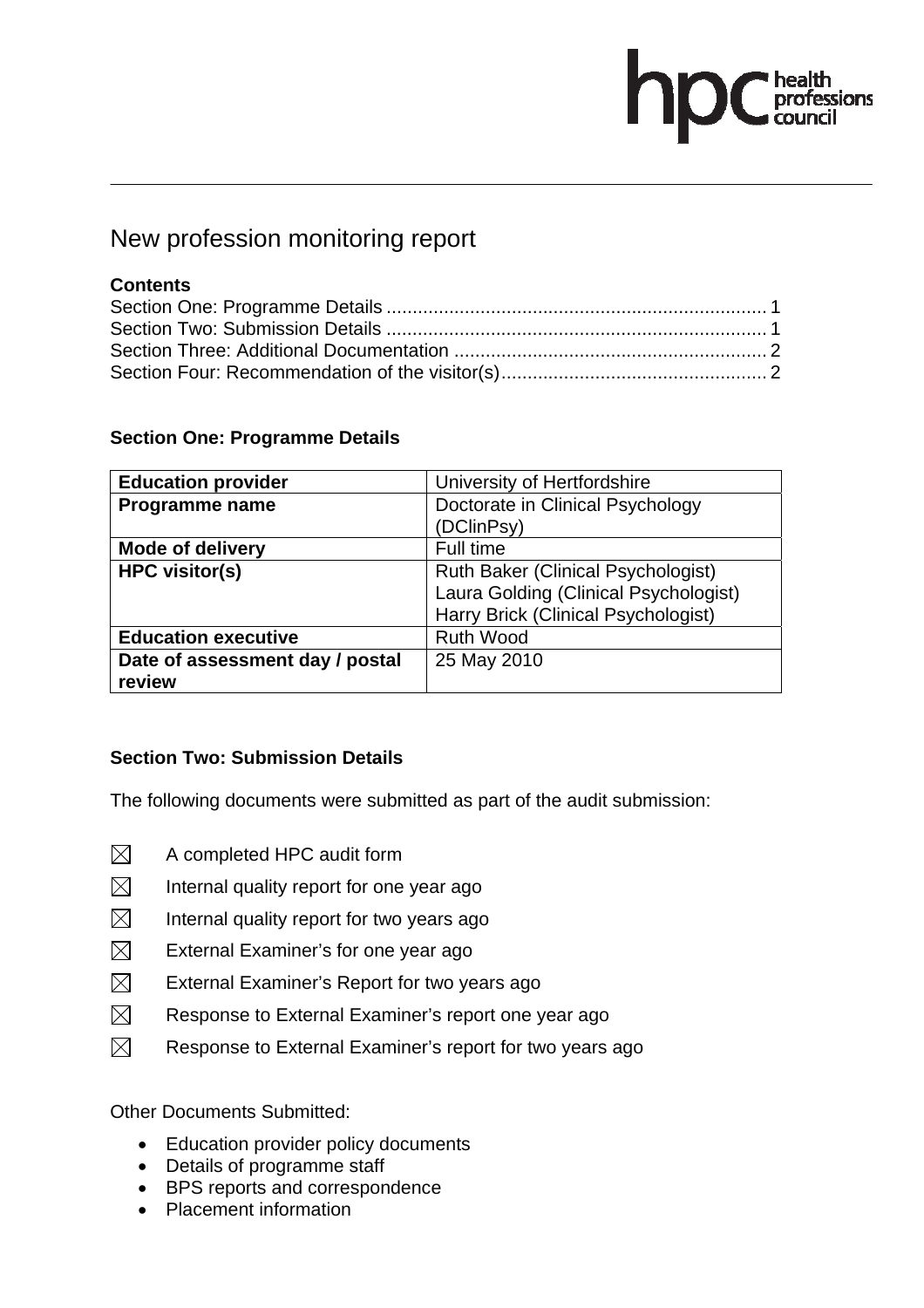- Handbook and other programme information
- Additional programme information and documents

The visitors agreed that no further documentation was required in order to make a recommendation.

#### **Section Four: Recommendation of the visitor(s)**

| <b>Date</b> | Ver. | Dept/Cmte | Doc Type   | Title                         | <b>Status</b> | Int. Aud. |
|-------------|------|-----------|------------|-------------------------------|---------------|-----------|
| 2010-05-26  | a    | EDU       | <b>PPR</b> | NP report Hertfordshire - Doc | Draft         | Public    |
|             |      |           |            | <b>PPCL FT</b>                | DD: None      | RD: None  |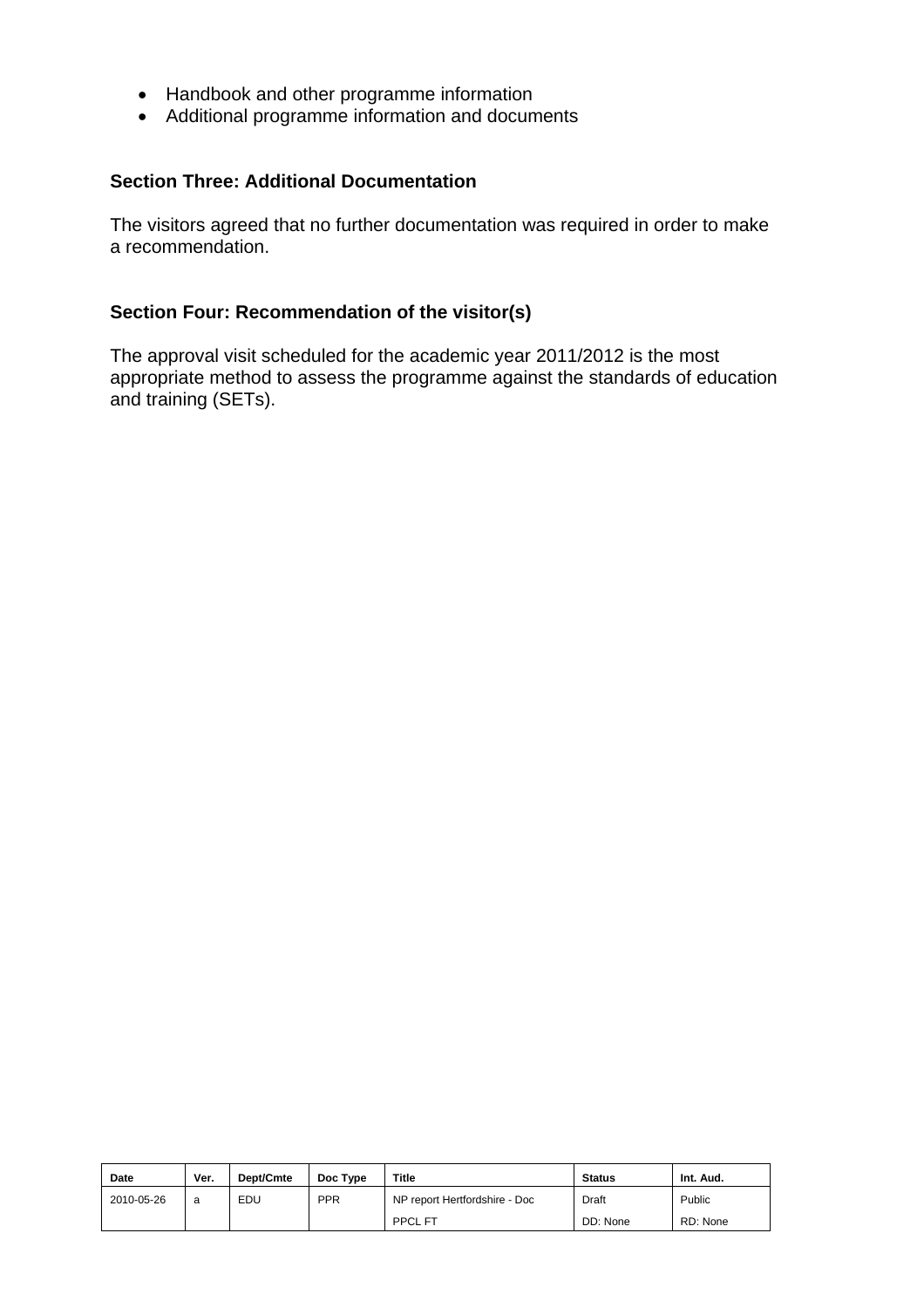# $\sum$ C health<br>council

### New profession monitoring report

#### **Contents**

#### **Section One: Programme Details**

| <b>Education provider</b>       | <b>Newcastle University</b>      |
|---------------------------------|----------------------------------|
| Programme name                  | Doctorate in Applied Educational |
|                                 | Psychology                       |
| <b>Mode of delivery</b>         | Full time                        |
| <b>HPC visitor(s)</b>           | Judith Bamford (Educational      |
|                                 | Psychologist)                    |
|                                 | George Delafield (Forensic       |
|                                 | Psychologist)                    |
| <b>Education executive</b>      | <b>Lewis Roberts</b>             |
| Date of assessment day / postal | 25 May 2010                      |
| review                          |                                  |

#### **Section Two: Submission Details**

- $\boxtimes$  A completed HPC audit form
- $\boxtimes$  Internal quality report for one year ago
- $\boxtimes$  Internal quality report for two years ago
- $\boxtimes$  External Examiner's for one year ago
- $\boxtimes$  External Examiner's Report for two years ago
- $\boxtimes$  Response to External Examiner's report one year ago
- $\boxtimes$  Response to External Examiner's report for two years ago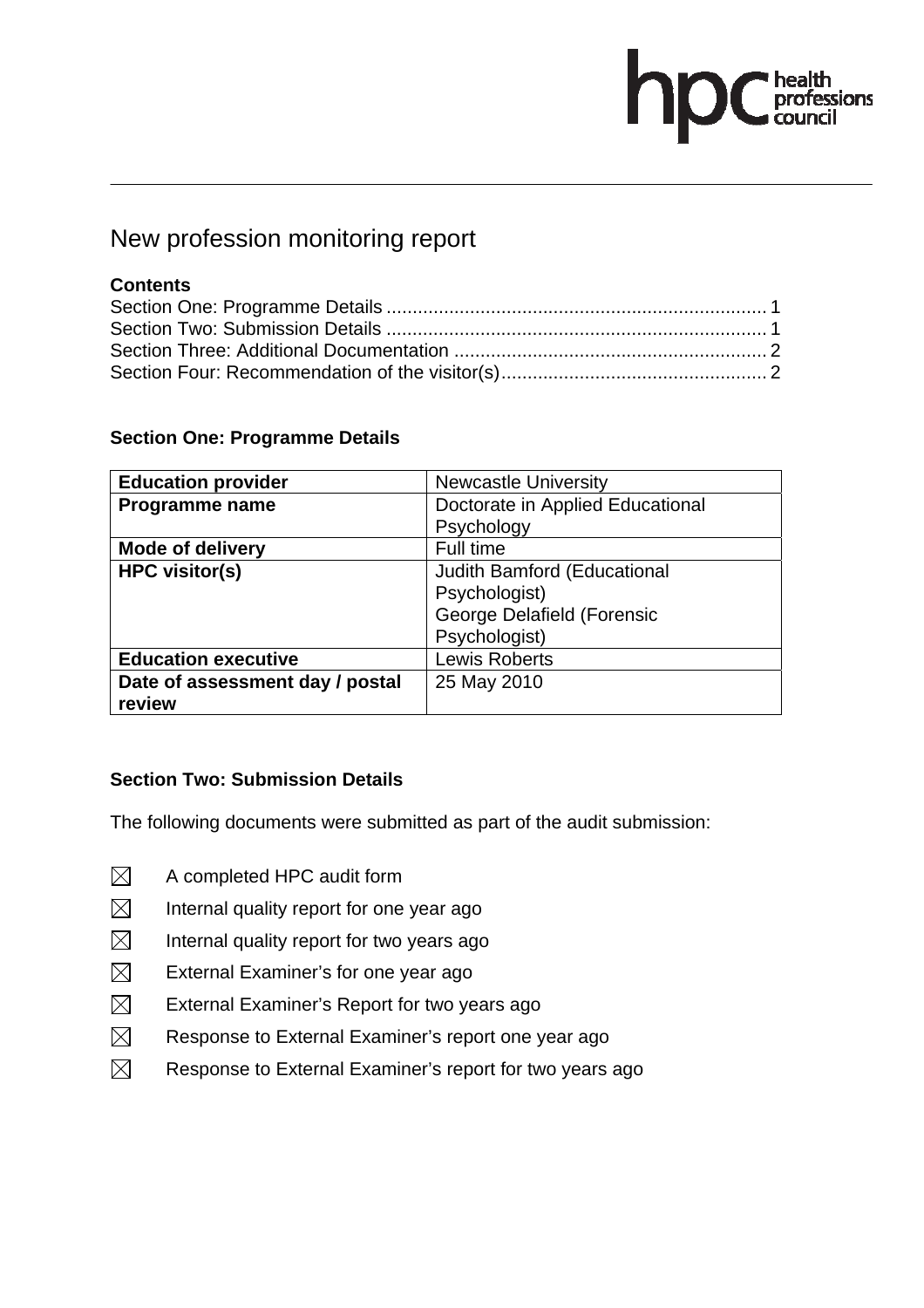The visitors agreed that no further documentation was required in order to make a recommendation.

#### **Section Four: Recommendation of the visitor(s)**

| <b>Date</b> | Ver. | Dept/Cmte | Doc Type   | <b>Title</b>                   | <b>Status</b> | Int. Aud. |
|-------------|------|-----------|------------|--------------------------------|---------------|-----------|
| 2010-05-26  | a    | EDU       | <b>PPR</b> | NP report Newcastle Doc PPE FT | Draft         | Public    |
|             |      |           |            |                                | DD: None      | RD: None  |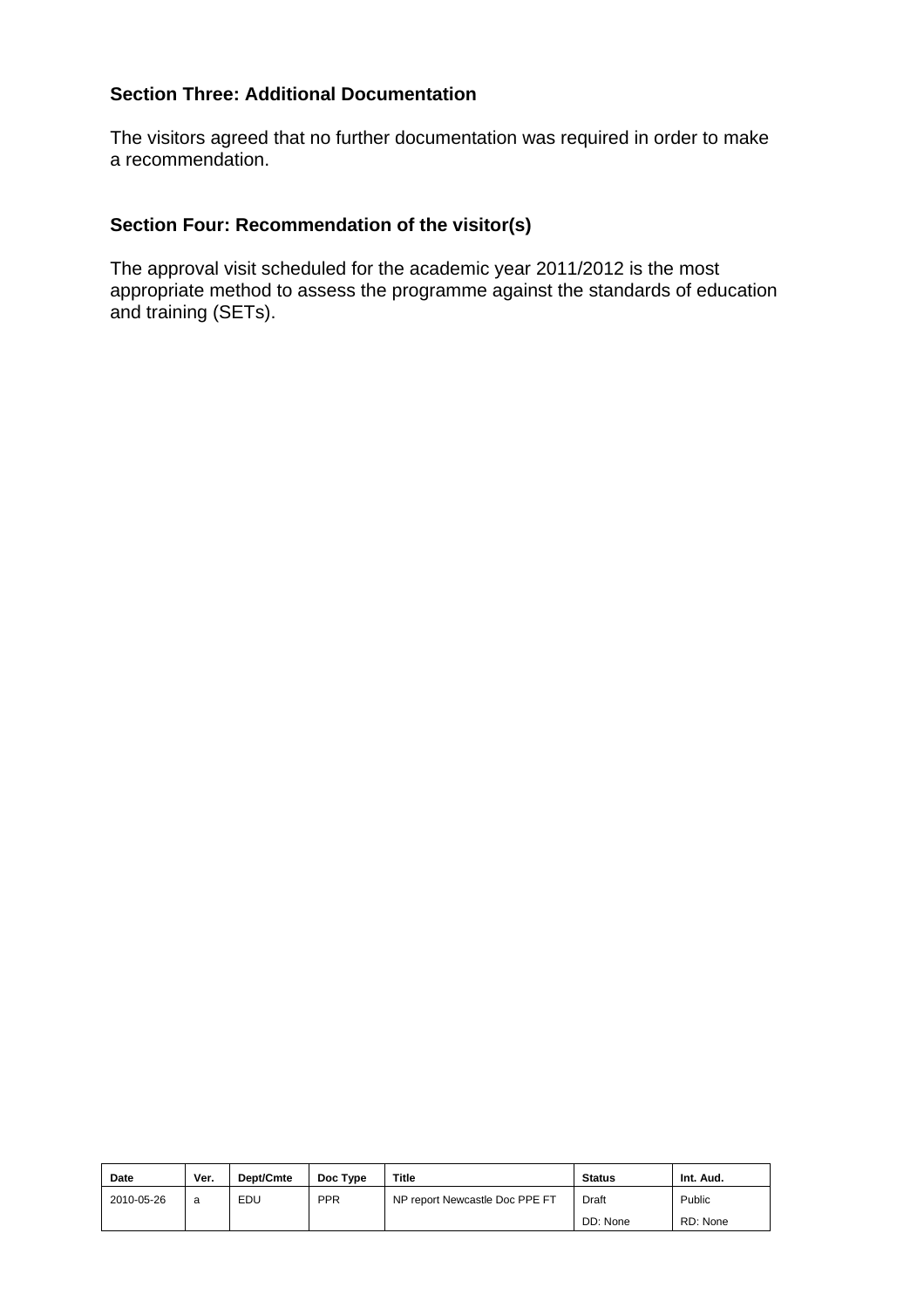# **C** health<br>C council

### New profession monitoring report

#### **Contents**

#### **Section One: Programme Details**

| <b>Education provider</b>       | University of Nottingham         |
|---------------------------------|----------------------------------|
| Programme name                  | Doctorate in Applied Educational |
|                                 | Psychology (D.App.Ed.Psy)        |
| <b>Mode of delivery</b>         | <b>Full Time</b>                 |
| <b>HPC visitor(s)</b>           | Judith Bamford (Educational      |
|                                 | Psychologist)                    |
|                                 | George Delafield (Forensic       |
|                                 | Psychologist)                    |
| <b>Education executive</b>      | <b>Lewis Roberts</b>             |
| Date of assessment day / postal | 25 May 2010                      |
| review                          |                                  |

#### **Section Two: Submission Details**

- $\boxtimes$  A completed HPC audit form
- $\boxtimes$  Internal quality report for one year ago
- $\boxtimes$  Internal quality report for two years ago
- $\boxtimes$  External Examiner's for one year ago
- $\boxtimes$  External Examiner's Report for two years ago
- $\boxtimes$  Response to External Examiner's report one year ago
- $\boxtimes$  Response to External Examiner's report for two years ago
	- Briefing for employers year 2 and 3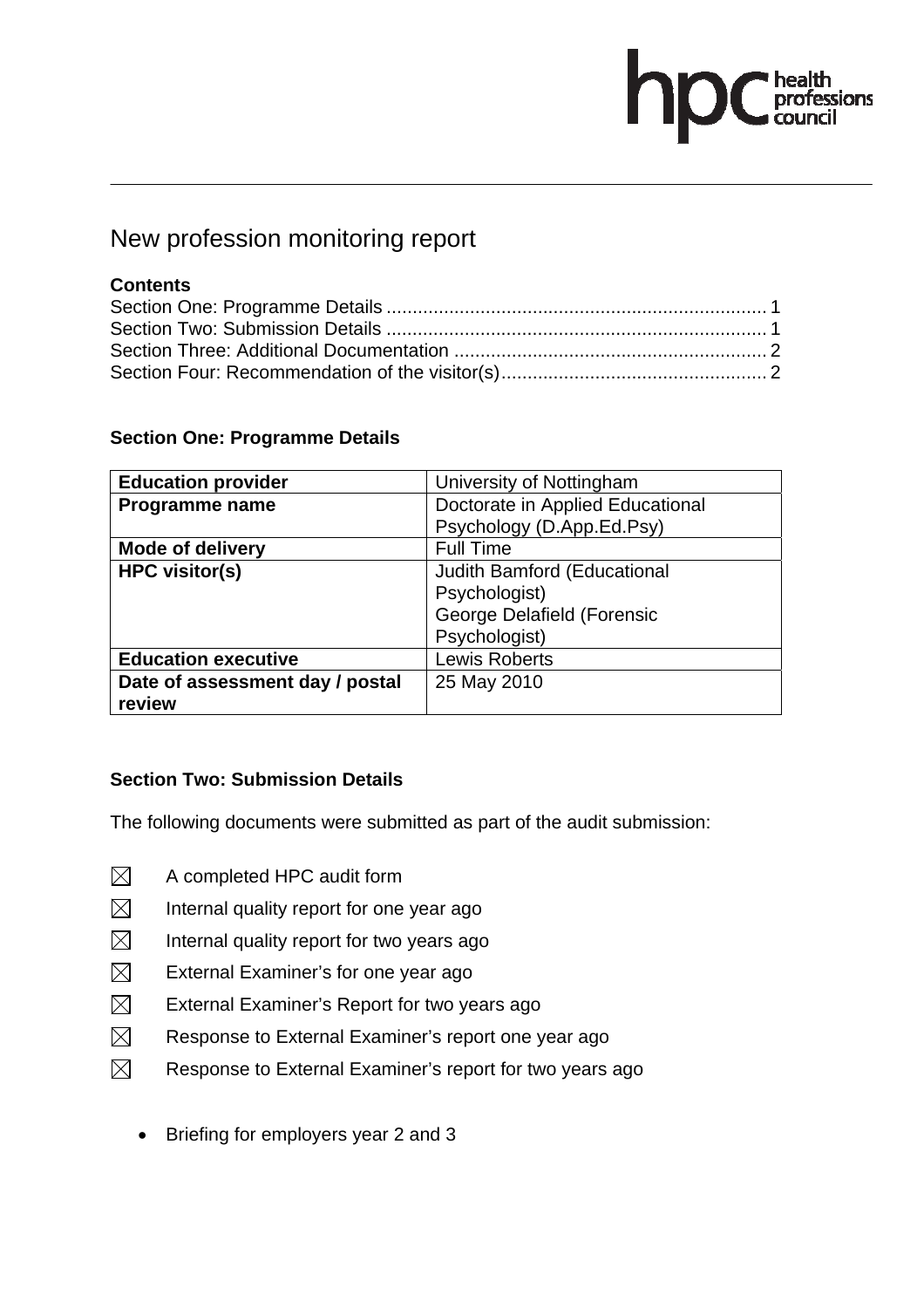The visitors agreed that no further documentation was required in order to make a recommendation.

#### **Section Four: Recommendation of the visitor(s)**

| <b>Date</b> | Ver. | Dept/Cmte | Doc Type   | <b>Title</b>                    | <b>Status</b> | Int. Aud. |
|-------------|------|-----------|------------|---------------------------------|---------------|-----------|
| 2010-05-26  | a    | EDU       | <b>PPR</b> | NP report Nottingham Doc PPE FT | Draft         | Public    |
|             |      |           |            |                                 | DD: None      | RD: None  |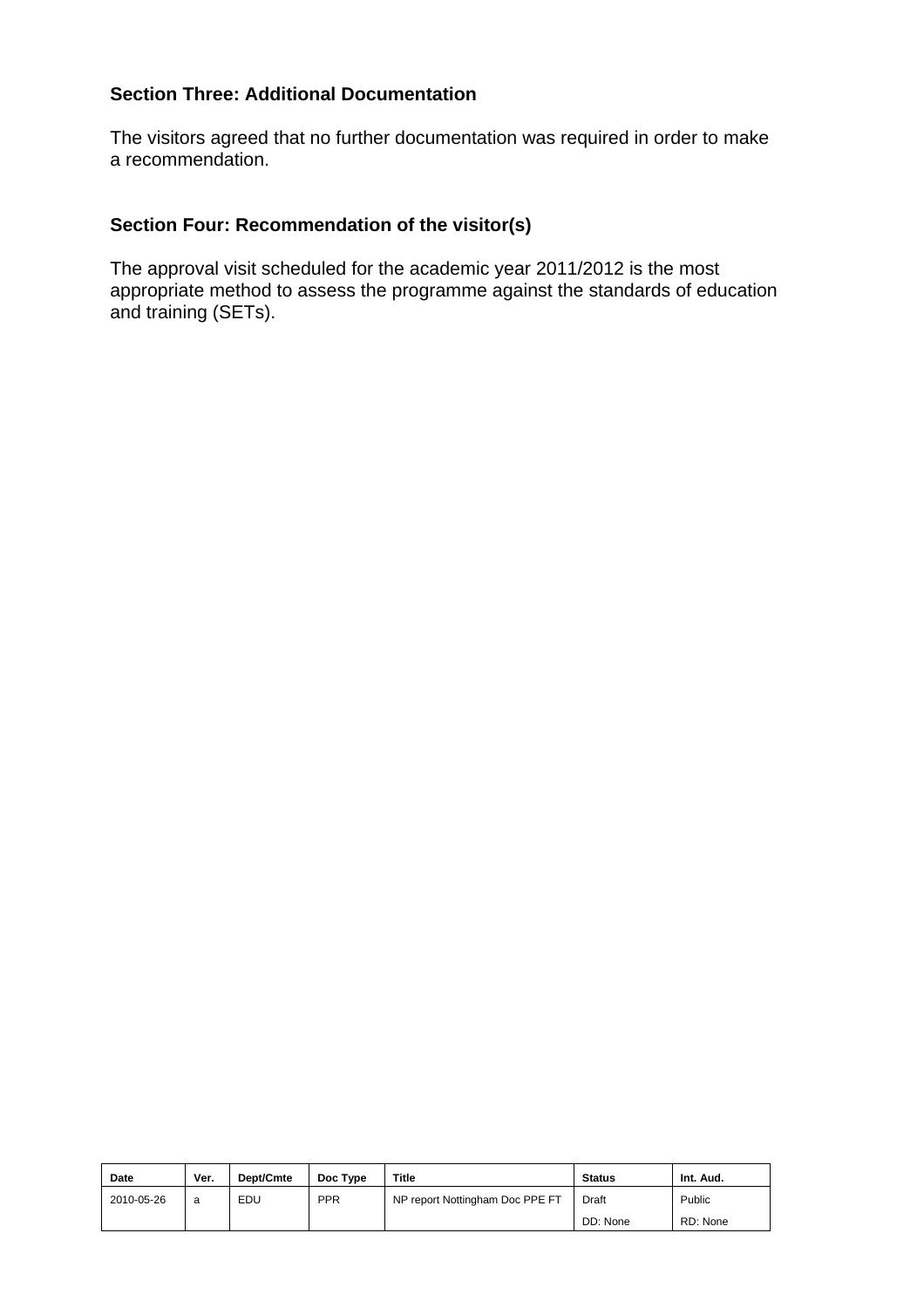# $\begin{tabular}{|c|c|} \hline healthprofessionscountil \\ \hline \end{tabular}$

### New profession monitoring report

#### **Contents**

#### **Section One: Programme Details**

| <b>Education provider</b>  | Queen Margaret University        |
|----------------------------|----------------------------------|
| Programme name             | Professional Doctorate in Health |
|                            | Psychology                       |
| <b>Mode of delivery</b>    | Part time                        |
| <b>HPC visitor(s)</b>      | Tim Moss (Health Psychologist)   |
|                            | <b>Trevor Holme (Educational</b> |
|                            | Psychologist)                    |
| <b>Education executive</b> | Mandy Hargood                    |
| Date of assessment day     | 25 May 2010                      |

#### **Section Two: Submission Details**

- $\boxtimes$  A completed HPC audit form
- $\boxtimes$  Internal quality report for one year ago
- $\boxtimes$  Internal quality report for two years ago
- $\boxtimes$  External Examiner's for one year ago
- $\boxtimes$  External Examiner's Report for two years ago
- $\boxtimes$  Response to External Examiner's report one year ago
- $\boxtimes$  Response to External Examiner's report for two years ago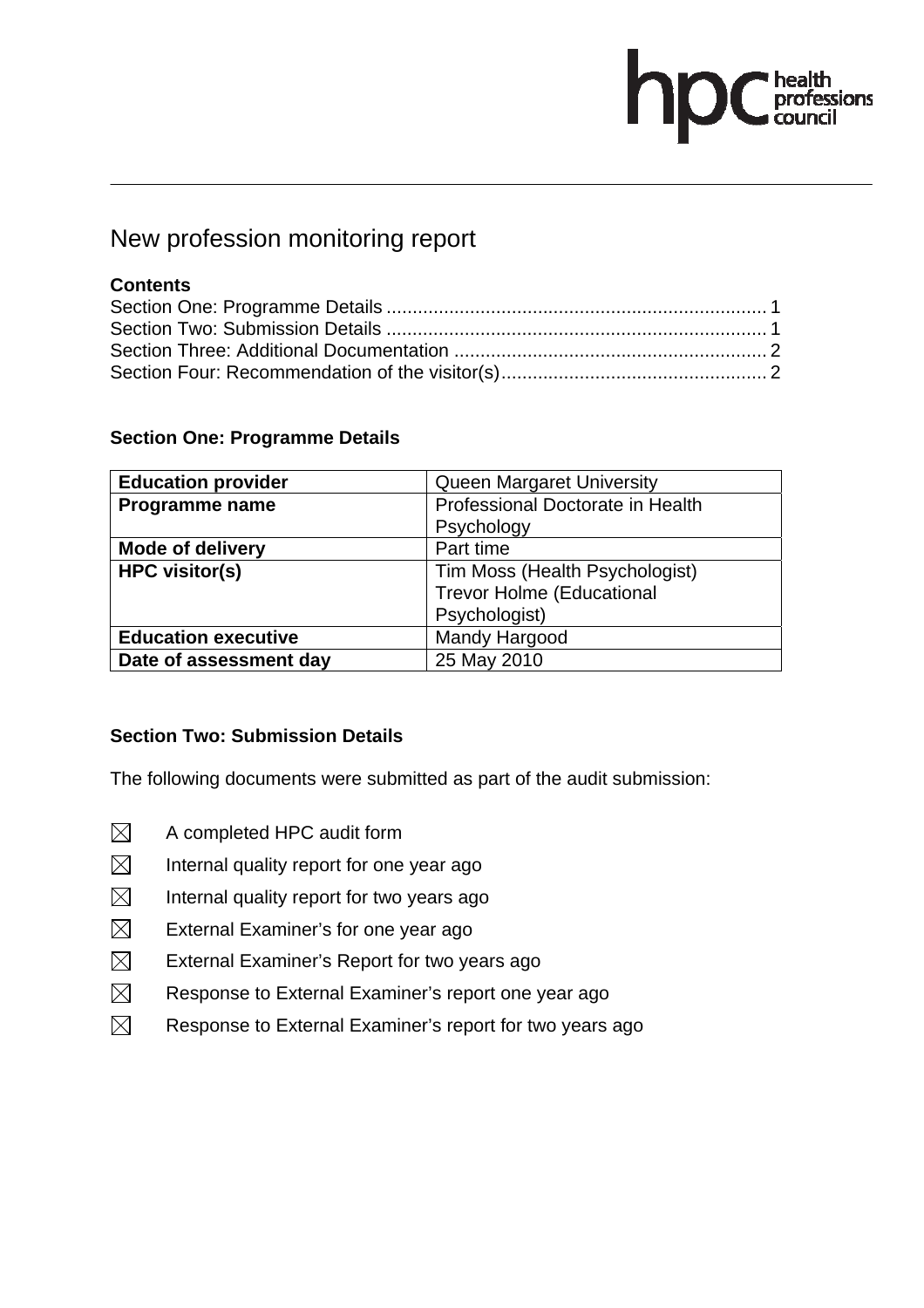The visitors agreed that no further documentation was required in order to make a recommendation.

#### **Section Four: Recommendation of the visitor(s)**

| Date       | Ver. | Dept/Cmte | Doc Type   | <b>Title</b>             | <b>Status</b> | Int. Aud. |
|------------|------|-----------|------------|--------------------------|---------------|-----------|
| 2010-06-28 | b    | EDU       | <b>PPR</b> | NP report QMU Doc PPH PT | Final         | Public    |
|            |      |           |            |                          | DD: None      | RD: None  |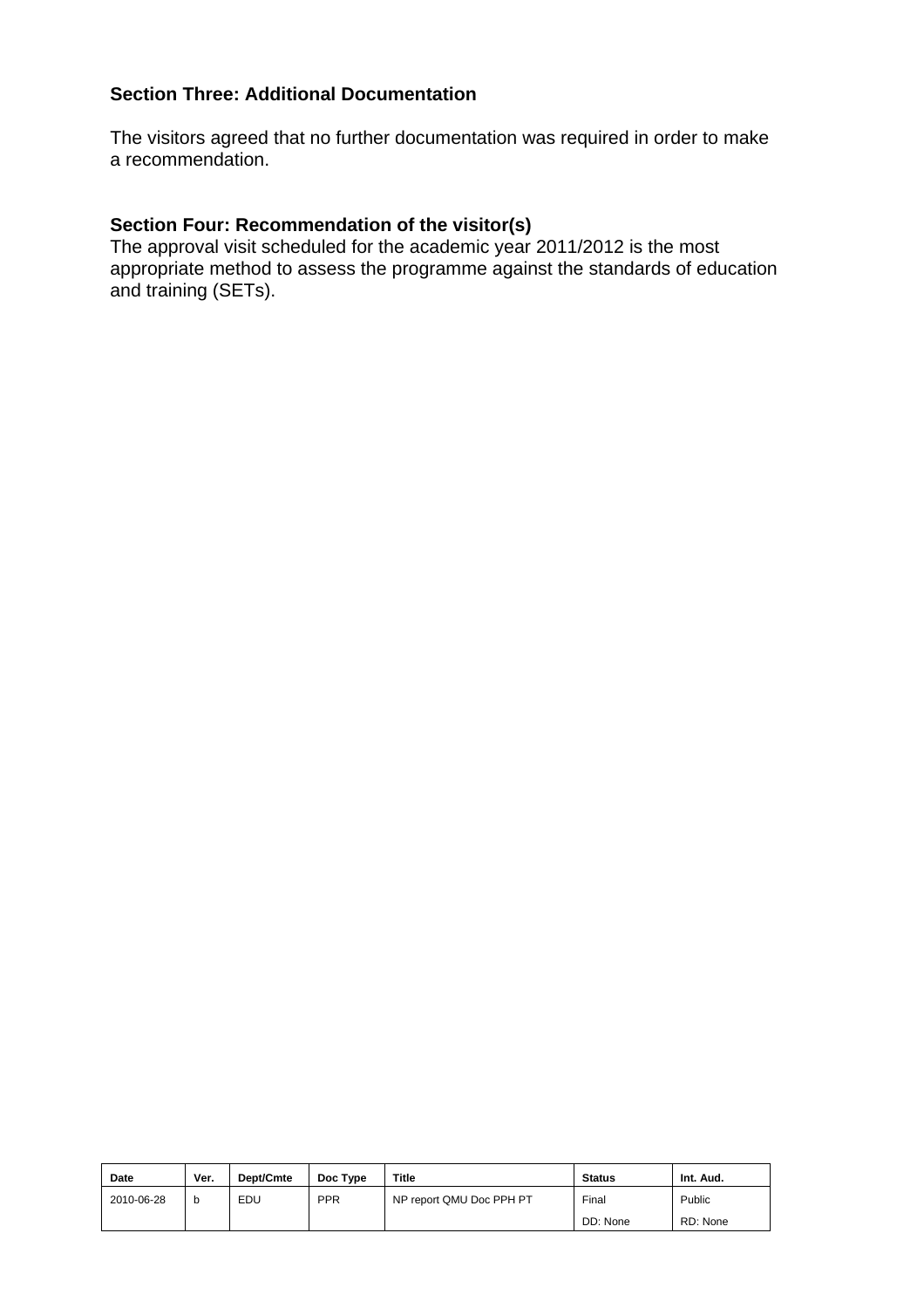# $\sum$ C health<br>council

### New profession monitoring report

#### **Contents**

#### **Section One: Programme Details**

| <b>Education provider</b>       | Queen's University of Belfast       |
|---------------------------------|-------------------------------------|
| Programme name                  | Doctorate in Educational, Child and |
|                                 | Adolescent Psychology (DECAP)       |
| <b>Mode of delivery</b>         | Full time                           |
| <b>HPC visitor(s)</b>           | Judith Bamford (Educational         |
|                                 | Psychologist)                       |
|                                 | George Delafield (Forensic          |
|                                 | Psychologist)                       |
| <b>Education executive</b>      | <b>Lewis Roberts</b>                |
| Date of assessment day / postal | 25 May 2010                         |
| review                          |                                     |

#### **Section Two: Submission Details**

- $\boxtimes$  A completed HPC audit form
- $\boxtimes$  Internal quality report for one year ago
- $\boxtimes$  Internal quality report for two years ago
- $\boxtimes$  External Examiner's for one year ago
- $\boxtimes$  External Examiner's Report for two years ago
- $\boxtimes$  Response to External Examiner's report one year ago
- $\boxtimes$  Response to External Examiner's report for two years ago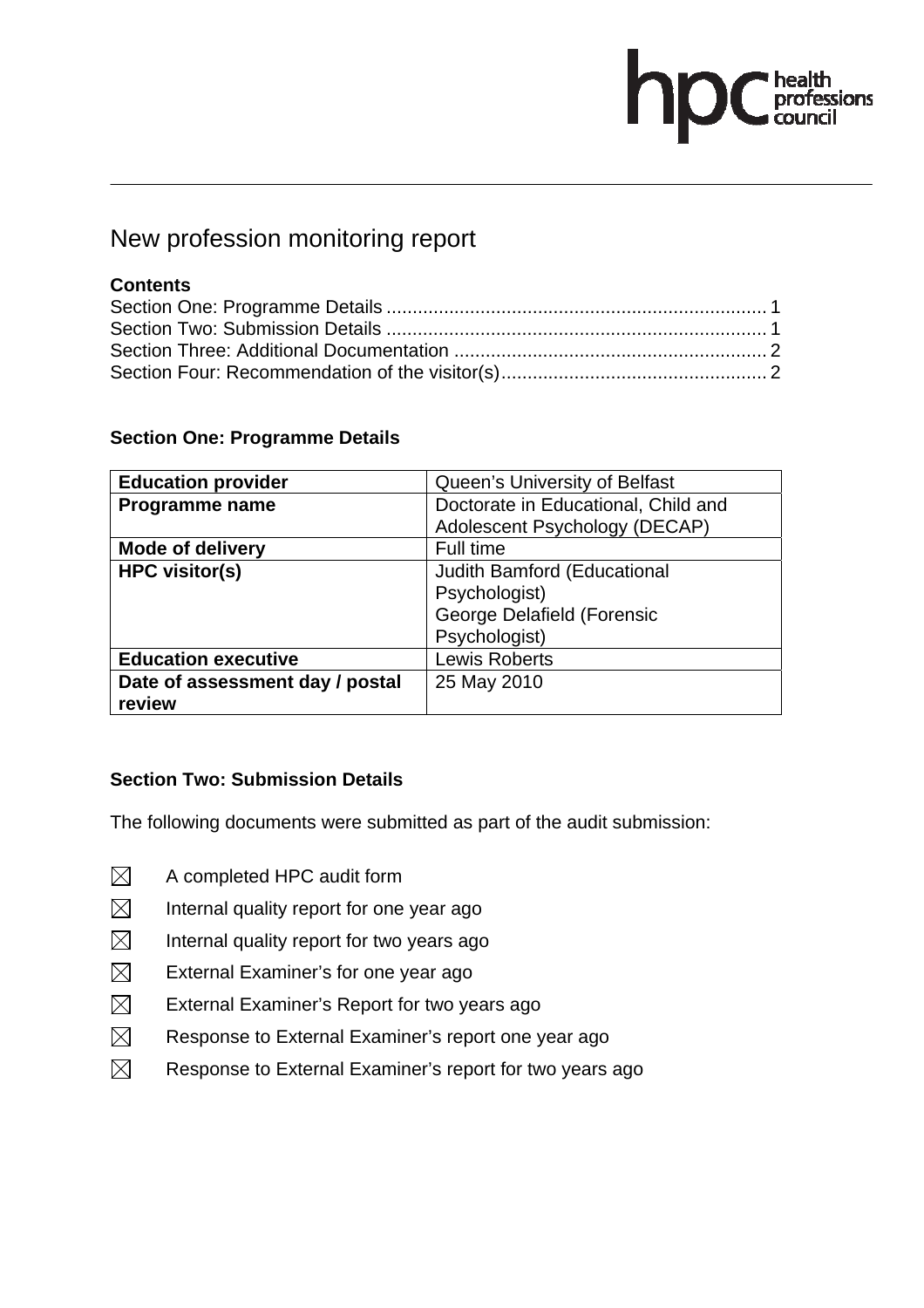The visitors agreed that no further documentation was required in order to make a recommendation.

#### **Section Four: Recommendation of the visitor(s)**

| Date       | Ver. | Dept/Cmte | Doc Type   | <b>Title</b>             | <b>Status</b> | Int. Aud. |
|------------|------|-----------|------------|--------------------------|---------------|-----------|
| 2010-05-26 | a    | EDU       | <b>PPR</b> | NP report QUB DOC PPE FT | Draft         | Public    |
|            |      |           |            |                          | DD: None      | RD: None  |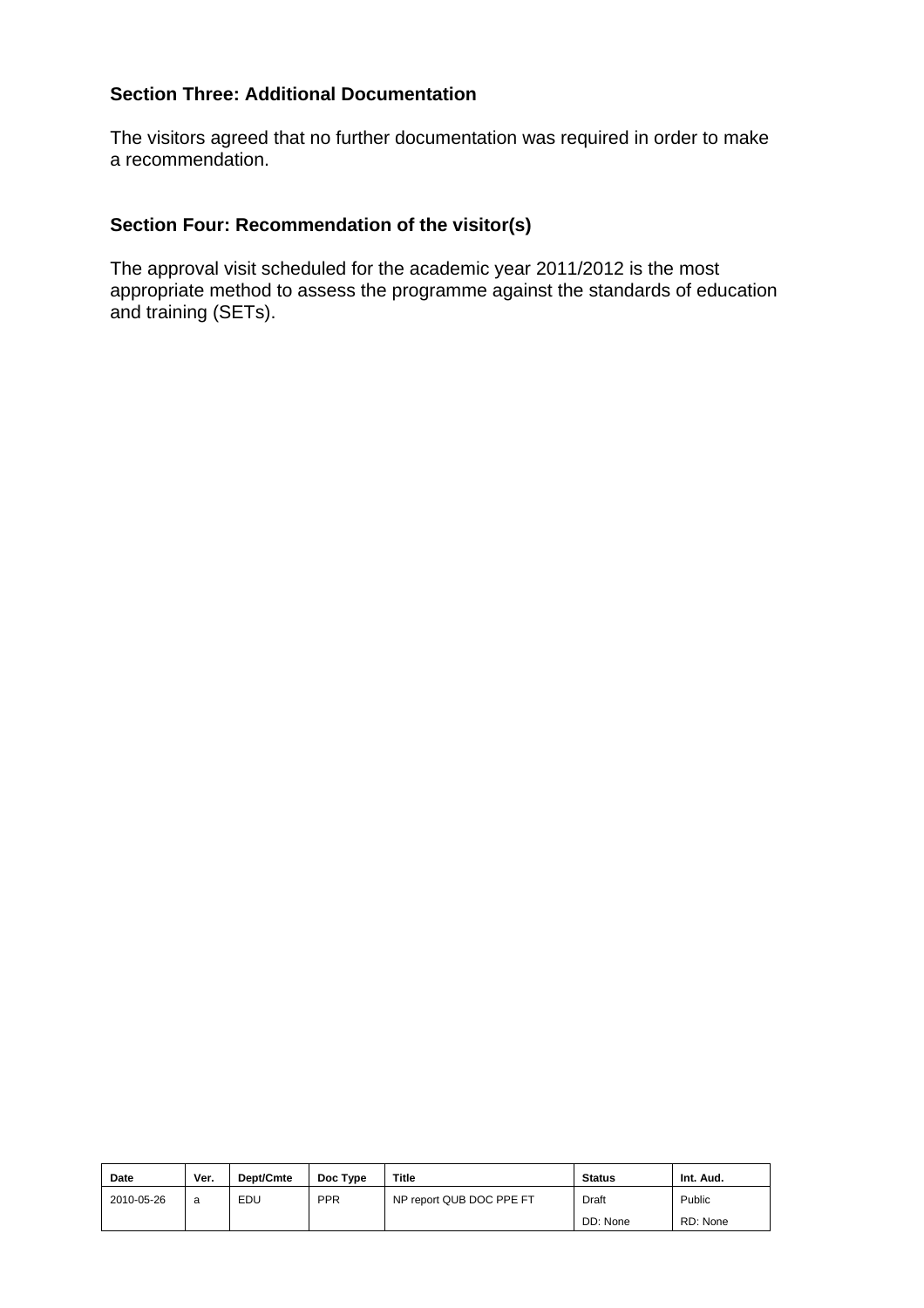# **OC** health<br>council

### New profession monitoring report

#### **Contents**

#### **Section One: Programme Details**

| <b>Education provider</b>       | Royal Holloway, University of London      |
|---------------------------------|-------------------------------------------|
| Programme name                  | Doctorate in Clinical Psychology          |
|                                 | (DClinPsy)                                |
| <b>Mode of delivery</b>         | Full time                                 |
| <b>HPC visitor(s)</b>           | <b>Ruth Baker (Clinical Psychologist)</b> |
|                                 | Laura Golding (Clinical Psychologist)     |
|                                 | Harry Brick (Clinical Psychologist)       |
| <b>Education executive</b>      | <b>Ruth Wood</b>                          |
| Date of assessment day / postal | 25 May 2010                               |
| review                          |                                           |

#### **Section Two: Submission Details**

- $\boxtimes$  A completed HPC audit form
- $\boxtimes$  Internal quality report for one year ago
- $\boxtimes$  Internal quality report for two years ago
- $\boxtimes$  External Examiner's for one year ago
- $\boxtimes$  External Examiner's Report for two years ago
- $\boxtimes$  Response to External Examiner's report one year ago
- $\boxtimes$  Response to External Examiner's report for two years ago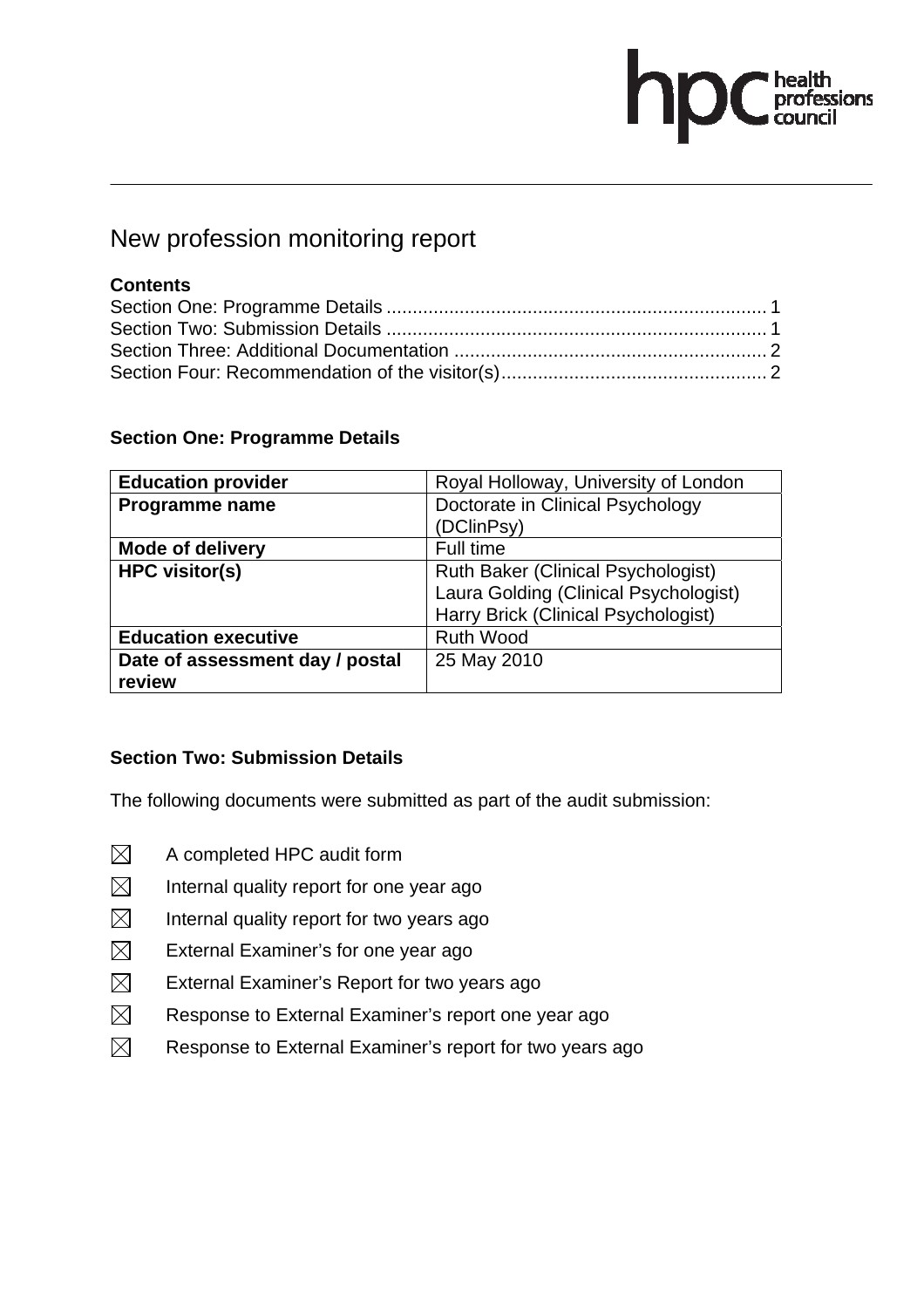The visitors agreed that no further documentation was required in order to make a recommendation.

#### **Section Four: Recommendation of the visitor(s)**

| Date       | Ver. | Dept/Cmte | Doc Type   | <b>Title</b>                   | <b>Status</b> | Int. Aud. |
|------------|------|-----------|------------|--------------------------------|---------------|-----------|
| 2010-05-26 | a    | EDU       | <b>PPR</b> | NP report Royal Holloway - Doc | Draft         | Public    |
|            |      |           |            | <b>PPCL FT</b>                 | DD: None      | RD: None  |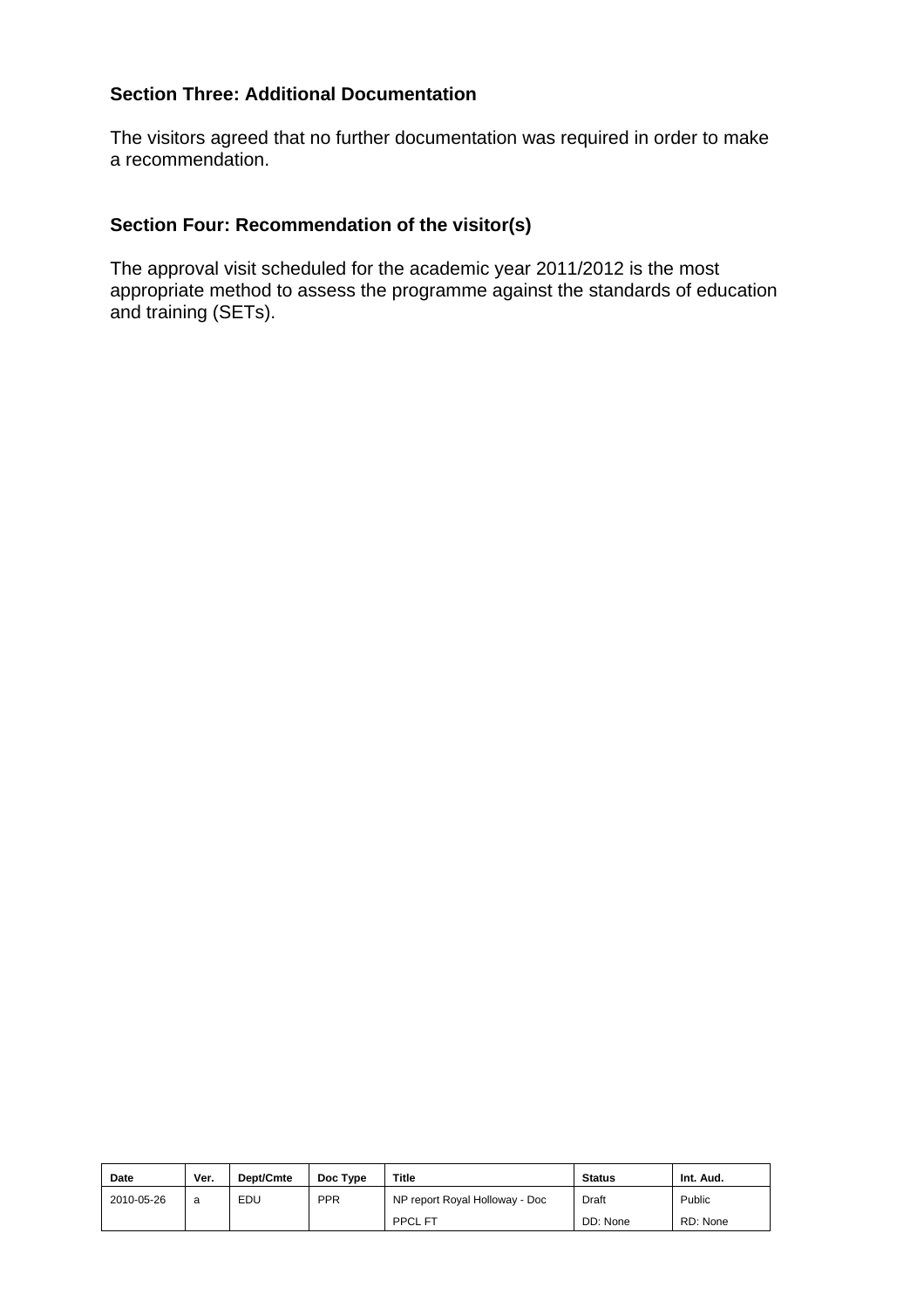# health<br>professions<br>council

### New profession monitoring report

#### **Contents**

#### **Section One: Programme Details**

| <b>Education provider</b>  | University of Sheffield             |  |
|----------------------------|-------------------------------------|--|
| Programme name             | Doctorate in Clinical Psychology    |  |
|                            | (DclinPsy)                          |  |
| <b>Mode of delivery</b>    | Full time                           |  |
| <b>HPC visitors</b>        | Allan Winthrop (Counselling         |  |
|                            | Psychologist)                       |  |
|                            | Sabiha Azmi (Clinical Psychologist) |  |
| <b>Education executive</b> | <b>Ben Potter</b>                   |  |
| Date of assessment day     | 25 May 2010                         |  |

#### **Section Two: Submission Details**

- $\boxtimes$  A completed HPC audit form
- $\boxtimes$  Internal quality report for one year ago
- $\boxtimes$  Internal quality report for two years ago
- $\boxtimes$  External Examiner's for one year ago
- $\boxtimes$  External Examiner's Report for two years ago
- $\boxtimes$  Response to External Examiner's report one year ago
- $\boxtimes$  Response to External Examiner's report for two years ago
	- Departmental Reports2008
	- BPS Accreditation Reports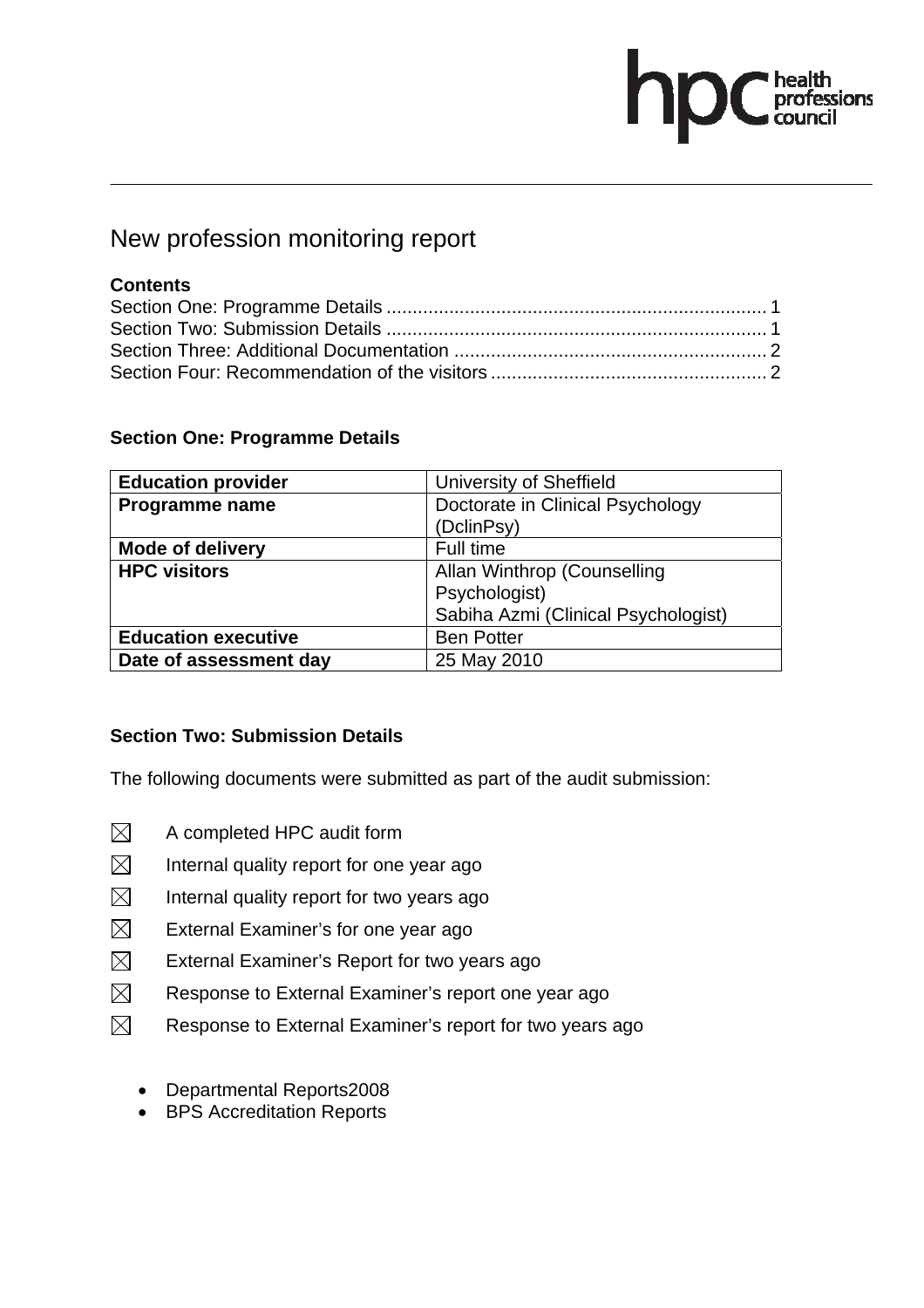The visitors agreed that no further documentation was required in order to make a recommendation.

#### **Section Four: Recommendation of the visitor(s)**

| <b>Date</b> | Ver. | Dept/Cmte | Doc Type   | <b>Title</b>                       | <b>Status</b> | Int. Aud. |
|-------------|------|-----------|------------|------------------------------------|---------------|-----------|
| 2010-05-26  | a    | EDU       | <b>PPR</b> | NP report - Sheffield - Doc PPCL - | Draft         | Public    |
|             |      |           |            | ET.                                | DD: None      | RD: None  |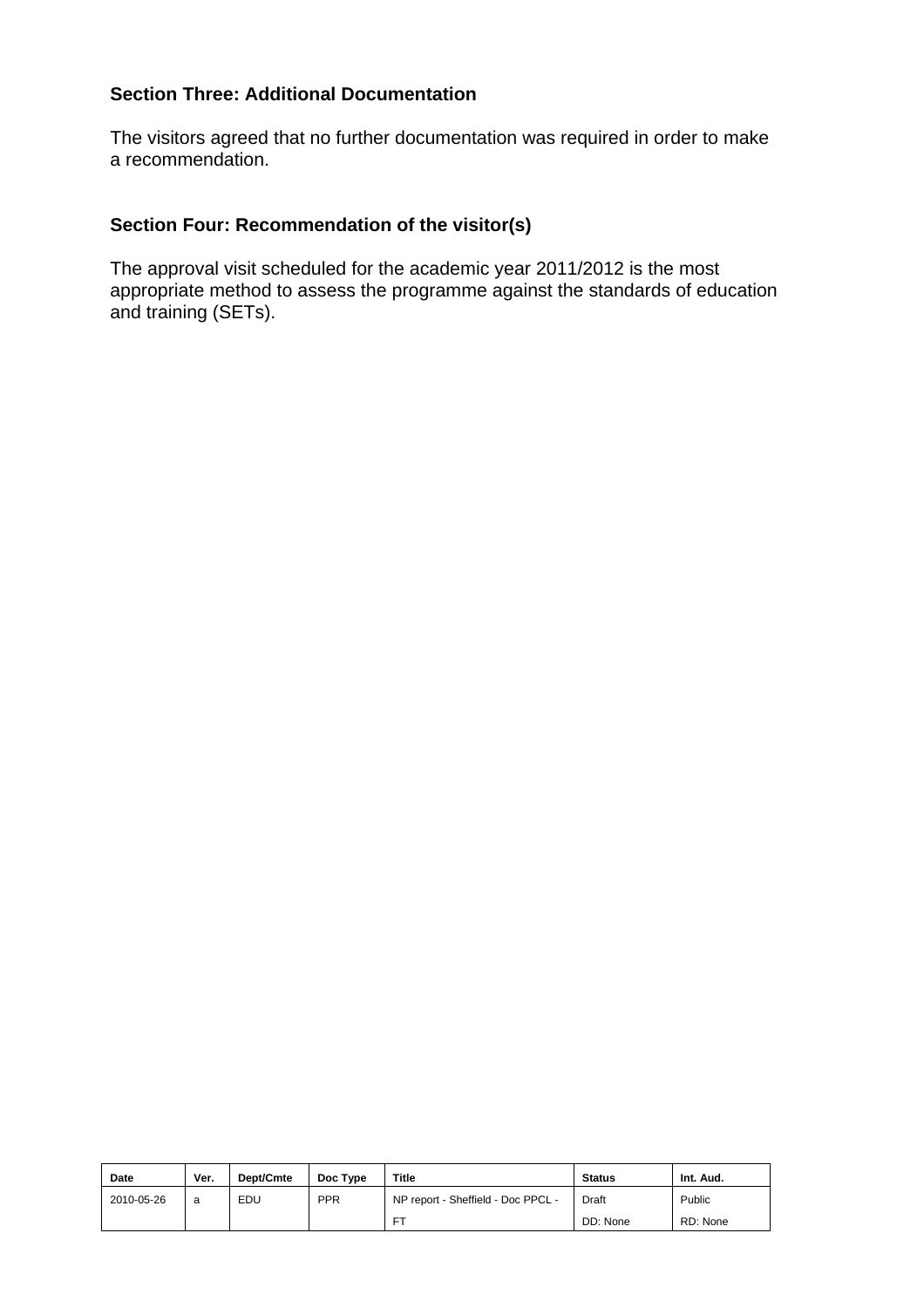# **OC** health<br>council

### New profession monitoring report

#### **Contents**

#### **Section One: Programme Details**

| <b>Education provider</b>       | University of Sheffield          |
|---------------------------------|----------------------------------|
| Programme name                  | Doctor of Educational and Child  |
|                                 | Psychology (DEdCPsy)             |
| <b>Mode of delivery</b>         | Full time                        |
| <b>HPC visitor(s)</b>           | Tim Moss (Health Psychologist)   |
|                                 | <b>Trevor Holme (Educational</b> |
|                                 | Psychologist)                    |
| <b>Education executive</b>      | Mandy Hargood                    |
| Date of assessment day / postal | 25 May 2010                      |
| review                          |                                  |

#### **Section Two: Submission Details**

- $\boxtimes$  A completed HPC audit form
- $\boxtimes$  Internal quality report for one year ago
- $\boxtimes$  Internal quality report for two years ago
- $\boxtimes$  External Examiner's for one year ago
- $\boxtimes$  External Examiner's Report for two years ago
- $\boxtimes$  Response to External Examiner's report one year ago
- $\boxtimes$  Response to External Examiner's report for two years ago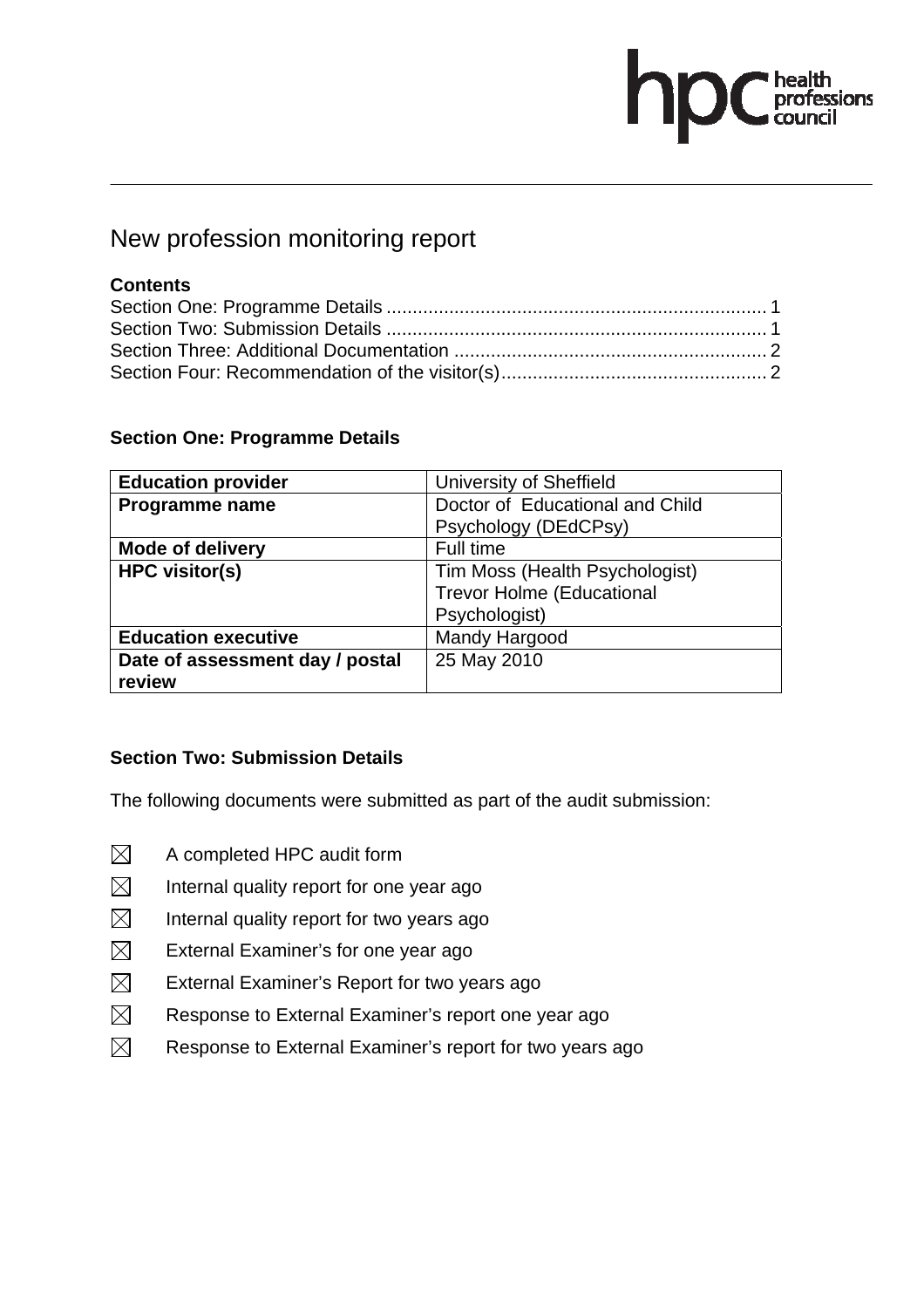The visitors agreed that additional documentation was required in order to make a recommendation. The additional documentation is listed below with reasons for the request. Following receipt of the documentation, the visitors made a final recommendation which can be found in Section Four.

#### **Reason**

The visitors would like to receive further evidence to demonstrate how the staff changes reported in the annual course review for February 2010 are being addressed, in particular the apparent absence of the programme director between March and August 2010. The visitors also noted that in the external examiner report for 2008-2009 academic session showed that the WTE for the programme director changed from 0.5 to 0.4 and therefore would like to receive evidence to demonstrate that the management of the programme remains effective. There was no response to this in the education provider's response to the external examiners report.

#### **Section Four: Recommendation of the visitor(s)**

The approval visit scheduled for the academic year 2011/2012 is the most appropriate method to assess the programme against the standards of education and training (SETs).

The reason for this is:

#### **Reason**

The letter of 9 June 2010 from Dr Kathryn Pomerantz, Course Director, satisfied the visitors that the temporary management arrangements and the permanent management arrangements from 1<sup>st</sup> August 2010 are secure and that there is no risk to the Standards of education and training.

| Date       | Ver. | Dept/Cmte | Doc Type   | <b>Title</b>                | <b>Status</b> | Int. Aud. |
|------------|------|-----------|------------|-----------------------------|---------------|-----------|
| 2010-06-23 | a    | EDU       | <b>PPR</b> | NP report Sheffield Doc PPE | Final         | Public    |
|            |      |           |            | FTfinal                     | DD: None      | RD: None  |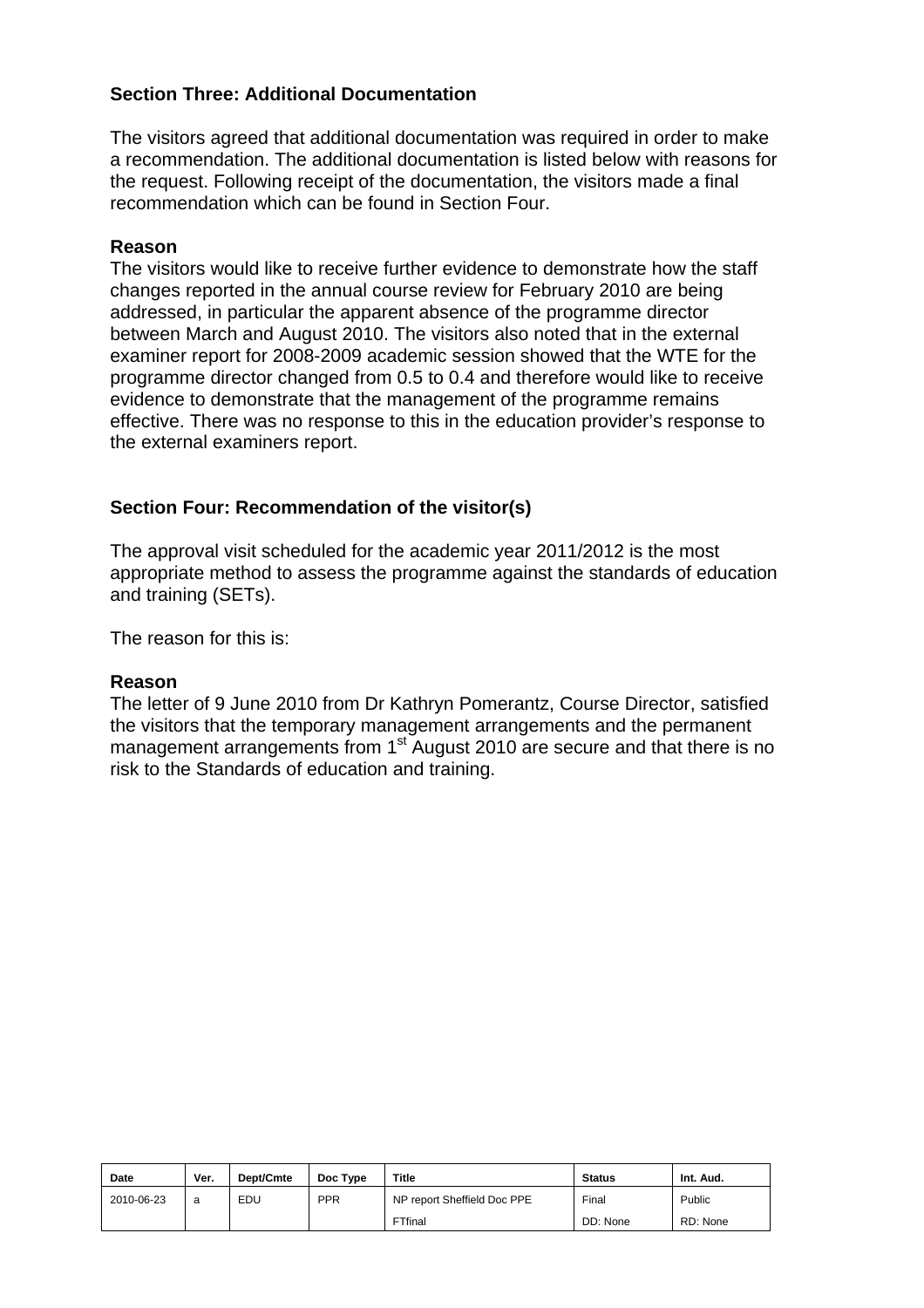# health<br>professions<br>council

### New profession monitoring report

#### **Contents**

#### **Section One: Programme Details**

| <b>Education provider</b>  | University of Southampton           |  |  |  |
|----------------------------|-------------------------------------|--|--|--|
| Programme name             | Doctorate in Clinical Psychology    |  |  |  |
|                            | (DclinPsychol)                      |  |  |  |
| <b>Mode of delivery</b>    | Full time                           |  |  |  |
| <b>HPC visitors</b>        | Allan Winthrop (Counselling         |  |  |  |
|                            | Psychologist)                       |  |  |  |
|                            | Sabiha Azmi (Clinical Psychologist) |  |  |  |
| <b>Education executive</b> | <b>Ben Potter</b>                   |  |  |  |
| Date of assessment day     | 25 May 2010                         |  |  |  |

#### **Section Two: Submission Details**

- $\boxtimes$  A completed HPC audit form
- $\boxtimes$  Internal quality report for one year ago
- $\boxtimes$  Internal quality report for two years ago
- $\boxtimes$  External Examiner's for one year ago
- $\boxtimes$  External Examiner's Report for two years ago
- $\boxtimes$  Response to External Examiner's report one year ago
- $\boxtimes$  Response to External Examiner's report for two years ago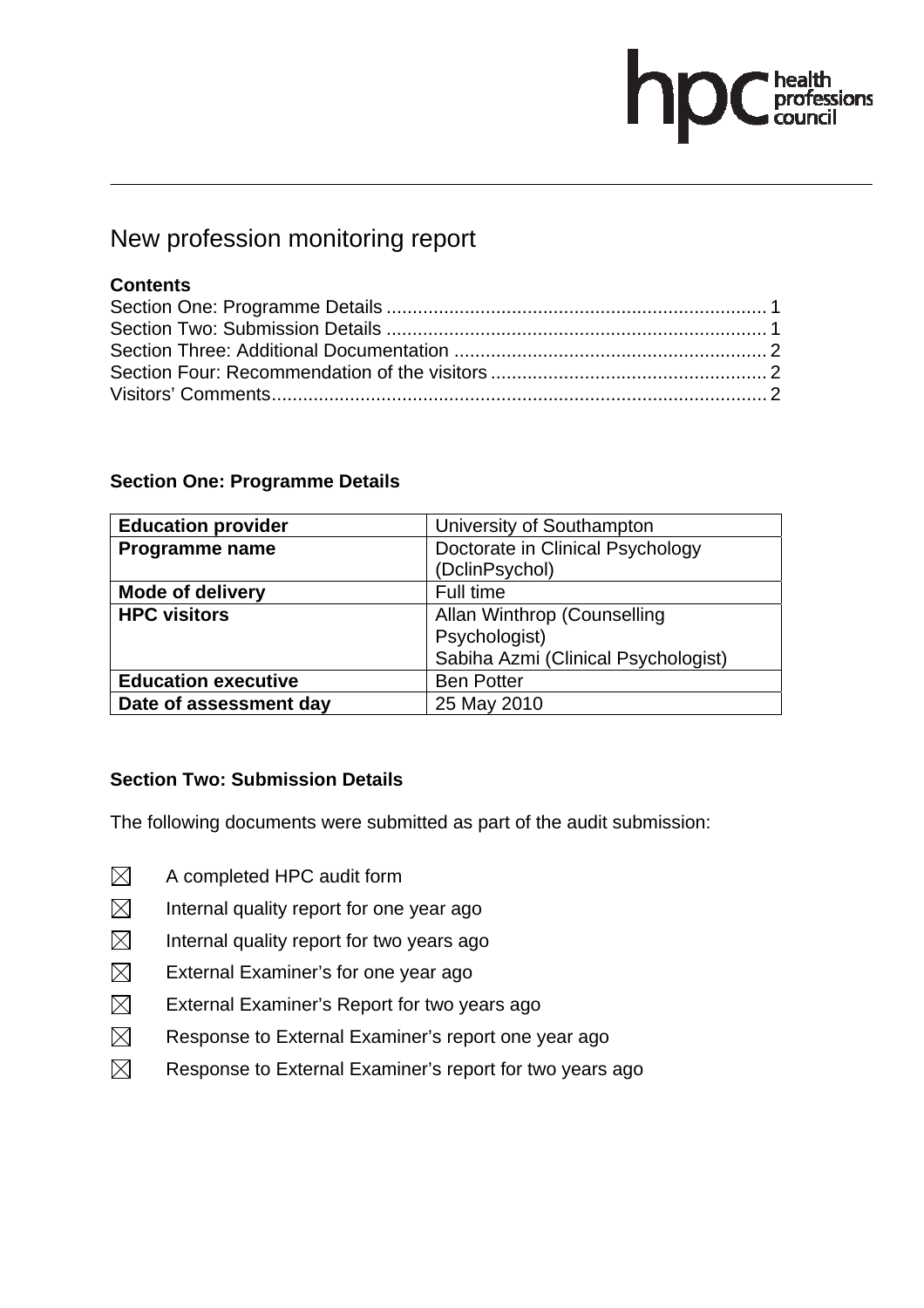The visitors agreed that no further documentation was required in order to make a recommendation.

#### **Section Four: Recommendation of the visitors**

The approval visit scheduled for the academic year 2011/2012 is the most appropriate method to assess the programme against the standards of education and training (SETs).

#### **Visitors' Comments**

The visitors noted that the 2008/2009 external examiners' reports were very positive about the programme. They also noted documentation was thorough and gave them enough information to allow them to be confident that approval visit scheduled for the academic year 2011/2012 is the most appropriate method to assess the programme. However, they noted that the annual reports were written and presented in a style which could, if read in isolation, raise significant concerns regarding key aspects of the programme. They therefore recommend that the programme team seriously considers the format, language and content of these reports to more accurately and formally reflect key aspects and processes of the programme as well as any significant changes. This would then avoid potential concerns arising from these reports if they were to be read without the contextual information provided.

| Date       | Ver. | Dept/Cmte | Doc Type   | <b>Title</b>                  | <b>Status</b> | Int. Aud. |
|------------|------|-----------|------------|-------------------------------|---------------|-----------|
| 2010-05-26 | a    | EDU       | <b>PPR</b> | NP report - Southampton - Doc | Draft         | Public    |
|            |      |           |            | PPCL - FT                     | DD: None      | RD: None  |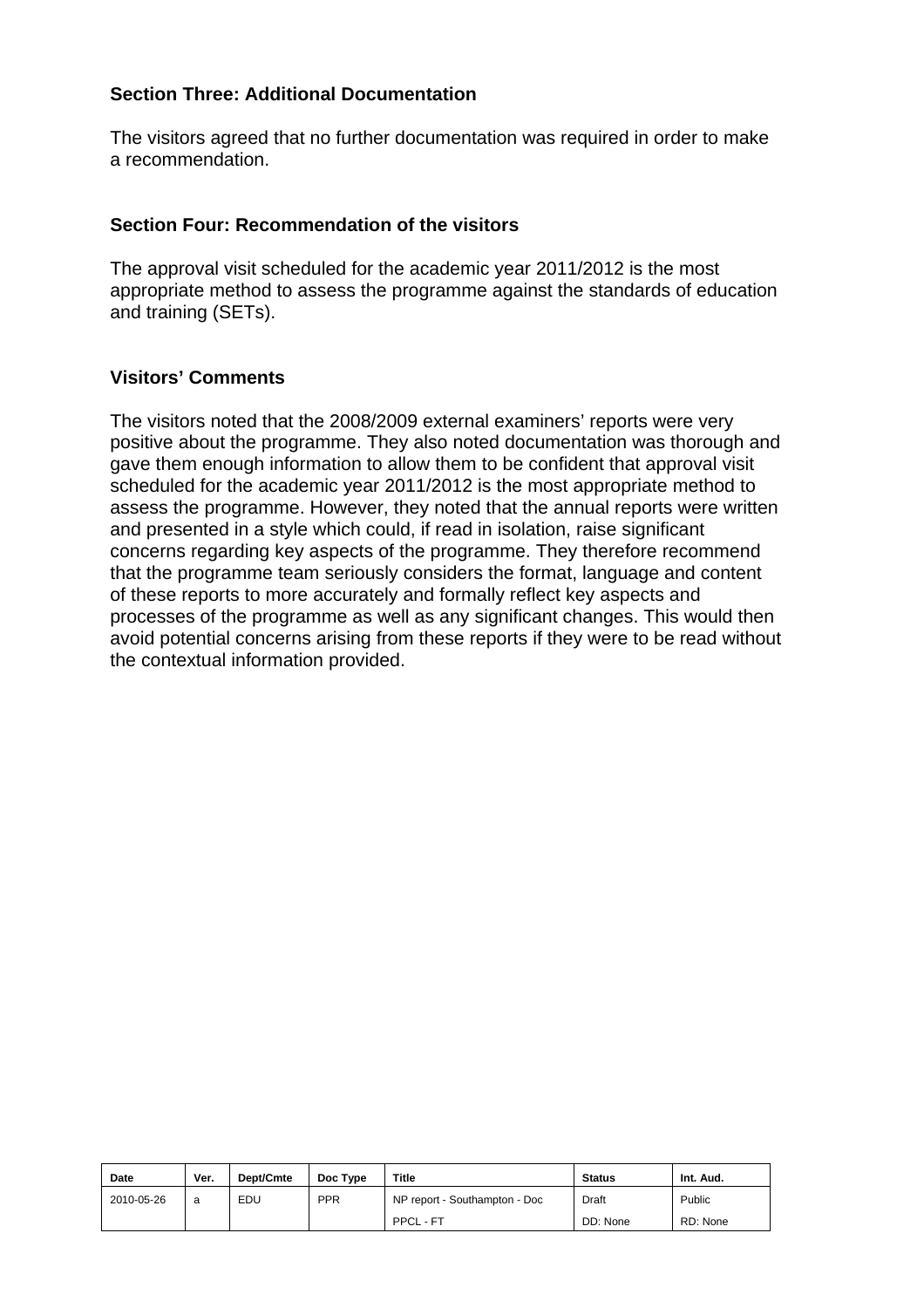# *C* health<br>professions<br>council

### New profession monitoring report

#### **Contents**

#### **Section One: Programme Details**

| <b>Education provider</b>  | <b>Staffordshire University</b>  |
|----------------------------|----------------------------------|
| Programme name             | Professional Doctorate in Health |
|                            | Psychology                       |
| <b>Mode of delivery</b>    | Full time                        |
|                            | Part time                        |
| <b>HPC visitor(s)</b>      | Tim Moss (Health Psychologist)   |
|                            | <b>Trevor Holme (Educational</b> |
|                            | Psychologist)                    |
| <b>Education executive</b> | Mandy Hargood                    |
| Date of assessment day     | 25 May 2010                      |

#### **Section Two: Submission Details**

- $\boxtimes$  A completed HPC audit form
- $\boxtimes$  Internal quality report for one year ago
- $\boxtimes$  Internal quality report for two years ago
- $\boxtimes$  External Examiner's for one year ago
- $\boxtimes$  External Examiner's Report for two years ago
- $\boxtimes$  Response to External Examiner's report one year ago
- $\boxtimes$  Response to External Examiner's report for two years ago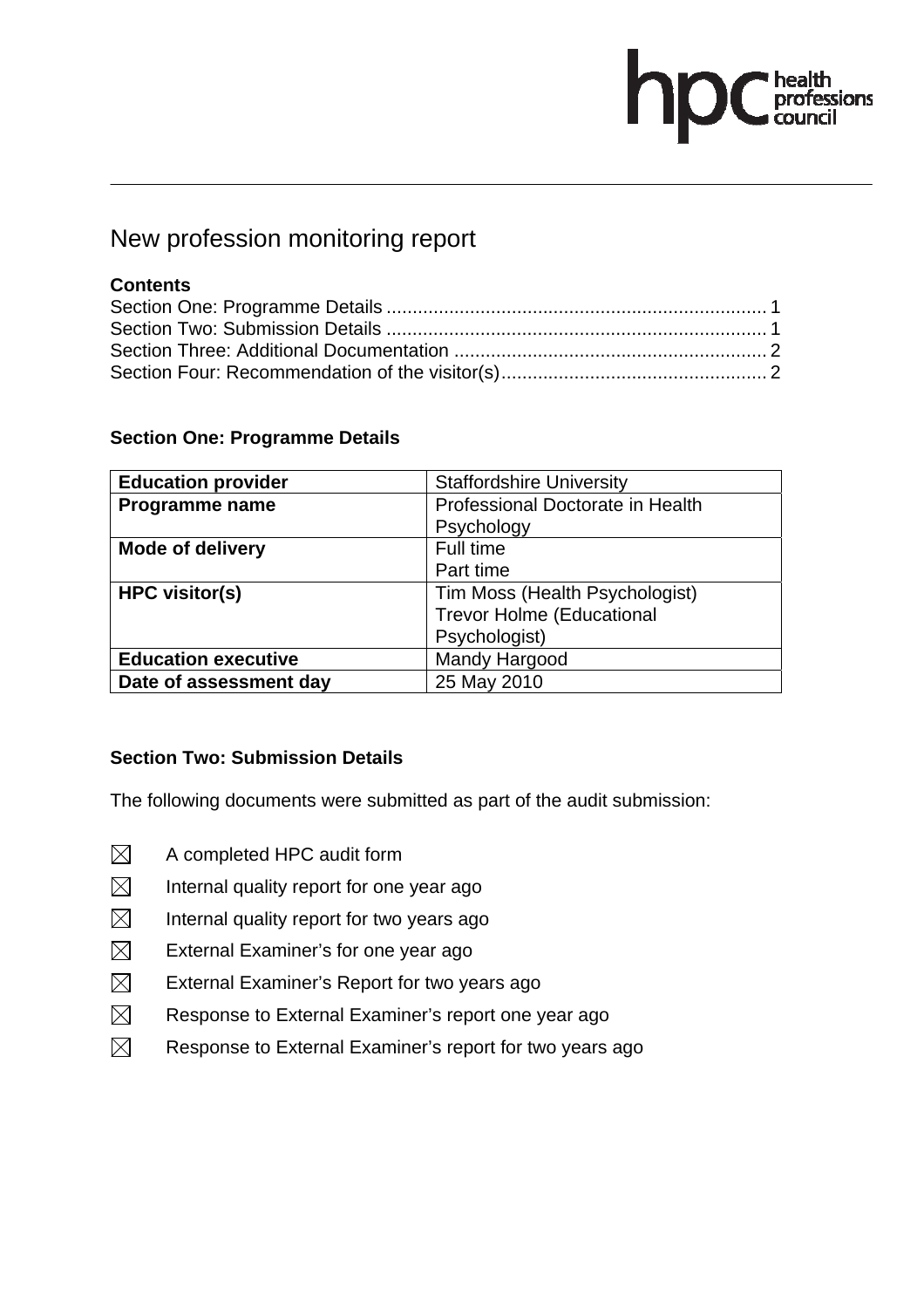The visitors agreed that no further documentation was required in order to make a recommendation.

#### **Section Four: Recommendation of the visitor(s)**

| <b>Date</b> | Ver. | Dept/Cmte | Doc Type   | <b>Title</b>                    | <b>Status</b> | Int. Aud. |
|-------------|------|-----------|------------|---------------------------------|---------------|-----------|
| 2010-05-26  | a    | EDU       | <b>PPR</b> | NP report Staff Doc PPH FT & PT | Final         | Public    |
|             |      |           |            |                                 | DD: None      | RD: None  |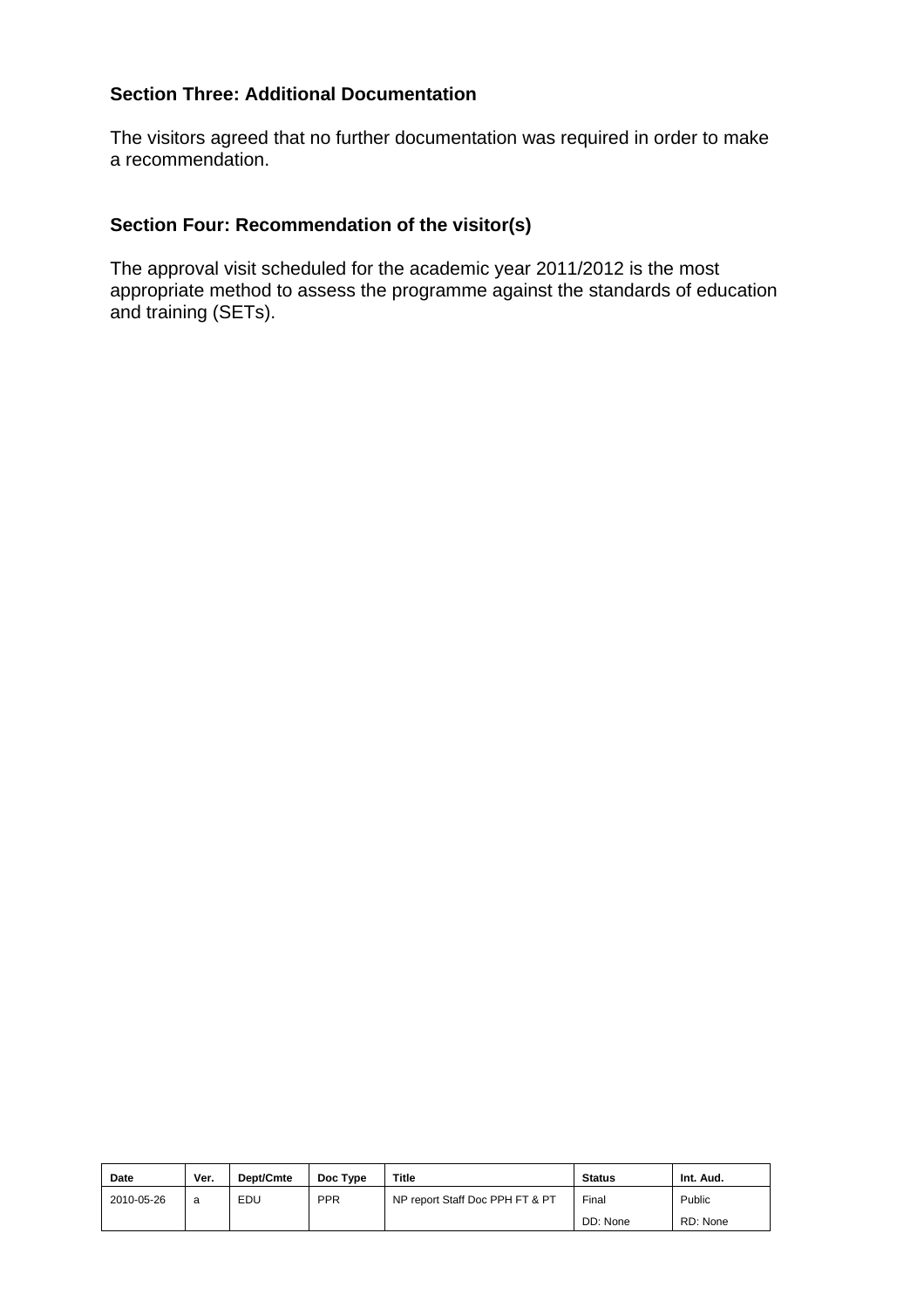# $\begin{tabular}{|c|c|} \hline healthprofessionscountil \\ \hline \end{tabular}$

### New profession monitoring report

#### **Contents**

#### **Section One: Programme Details**

| <b>Education provider</b>  | <b>University of Surrey</b>         |
|----------------------------|-------------------------------------|
| Programme name             | PsychD Psychotherapeutic and        |
|                            | Counselling Psychology (PsychD)     |
| <b>Mode of delivery</b>    | Full time                           |
| <b>HPC visitors</b>        | Allan Winthrop (Counselling         |
|                            | Psychologist)                       |
|                            | Sabiha Azmi (Clinical Psychologist) |
| <b>Education executive</b> | <b>Ben Potter</b>                   |
| Date of assessment day     | 25 May 2010                         |

#### **Section Two: Submission Details**

- $\boxtimes$  A completed HPC audit form
- $\boxtimes$  Internal quality report for one year ago
- $\boxtimes$  Internal quality report for two years ago
- $\boxtimes$  External Examiner's for one year ago
- $\boxtimes$  External Examiner's Report for two years ago
- $\boxtimes$  Response to External Examiner's report one year ago
- $\boxtimes$  Response to External Examiner's report for two years ago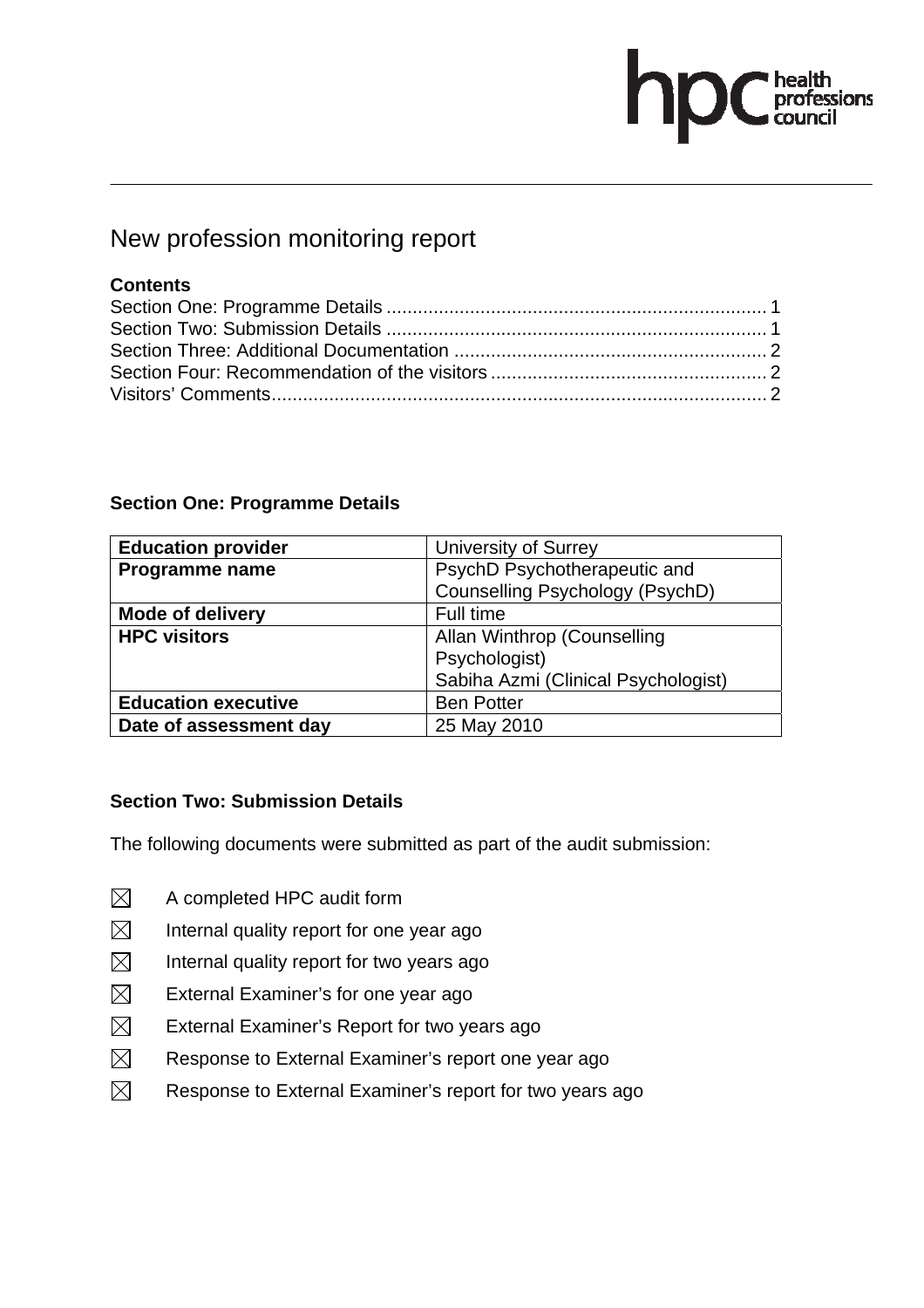The visitors agreed that no further documentation was required in order to make a recommendation.

#### **Section Four: Recommendation of the visitors**

The approval visit scheduled for the academic year 2011/2012 is the most appropriate method to assess the programme against the standards of education and training (SETs).

#### **Visitors' Comments**

The visitors' noted that in the 'Placement Handbook 2009-2010' and the 'Appendices to Course Handbook 2009-2010' that several documents were referred to students for them to pursue further in helping them prepare for practice. This included the British Psychological Society's guide to conduct performance and ethics, but did not include the Student guide to the HPC's standards of conduct performance and ethics. The visitors' suggest that in future the HPC student guidance is included in these handbooks. This will help to highlight the HPC standards of conduct performance and ethics and allow students to better understand the implications of these standards for their course and their future careers.

| <b>Date</b> | Ver. | Dept/Cmte | Doc Type   | <b>Title</b>                    | <b>Status</b> | Int. Aud. |
|-------------|------|-----------|------------|---------------------------------|---------------|-----------|
| 2010-05-26  | a    | EDU       | <b>PPR</b> | NP report - Surrey - Doc PPCO - | Draft         | Public    |
|             |      |           |            | <b>FT</b>                       | DD: None      | RD: None  |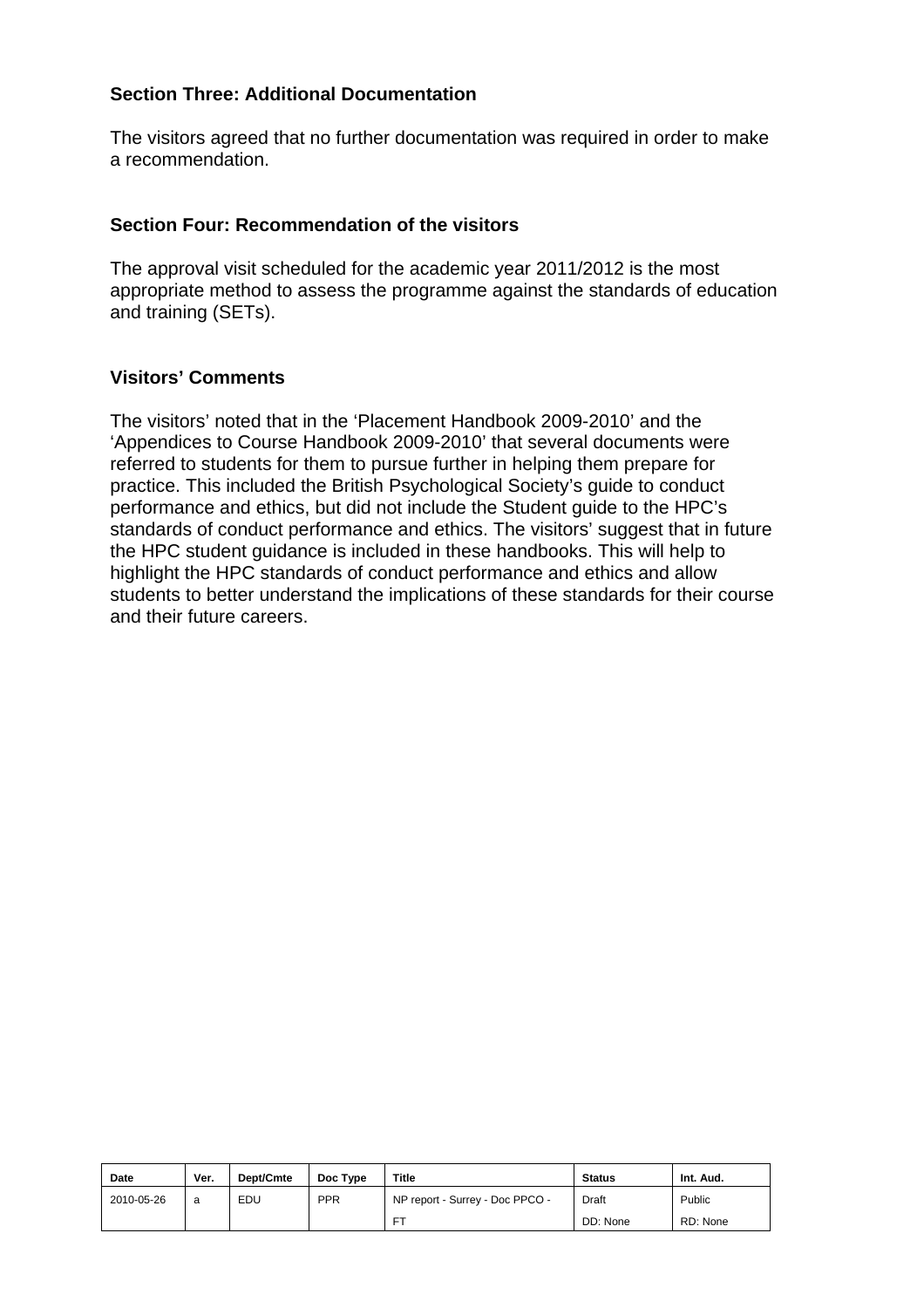# $\begin{tabular}{|c|c|} \hline healthprofessionscountil \\ \hline \end{tabular}$

### New profession monitoring report

#### **Contents**

#### **Section One: Programme Details**

| <b>Education provider</b>  | <b>University College London</b>        |
|----------------------------|-----------------------------------------|
| Programme name             | <b>Educational and Child Psychology</b> |
|                            | (D.Ed.Psy)                              |
| <b>Mode of delivery</b>    | Full time                               |
| <b>HPC visitor(s)</b>      | Tim Moss (Health Psychologist)          |
|                            | <b>Trevor Holme (Educational</b>        |
|                            | Psychologist)                           |
| <b>Education executive</b> | Mandy Hargood                           |
| Date of assessment day     | 25 May 2010                             |

#### **Section Two: Submission Details**

- $\boxtimes$  A completed HPC audit form
- $\boxtimes$  Internal quality report for one year ago
- $\boxtimes$  Internal quality report for two years ago
- $\boxtimes$  External Examiner's for one year ago
- $\boxtimes$  External Examiner's Report for two years ago
- $\boxtimes$  Response to External Examiner's report one year ago
- $\boxtimes$  Response to External Examiner's report for two years ago
	- BPS Accreditation report 2009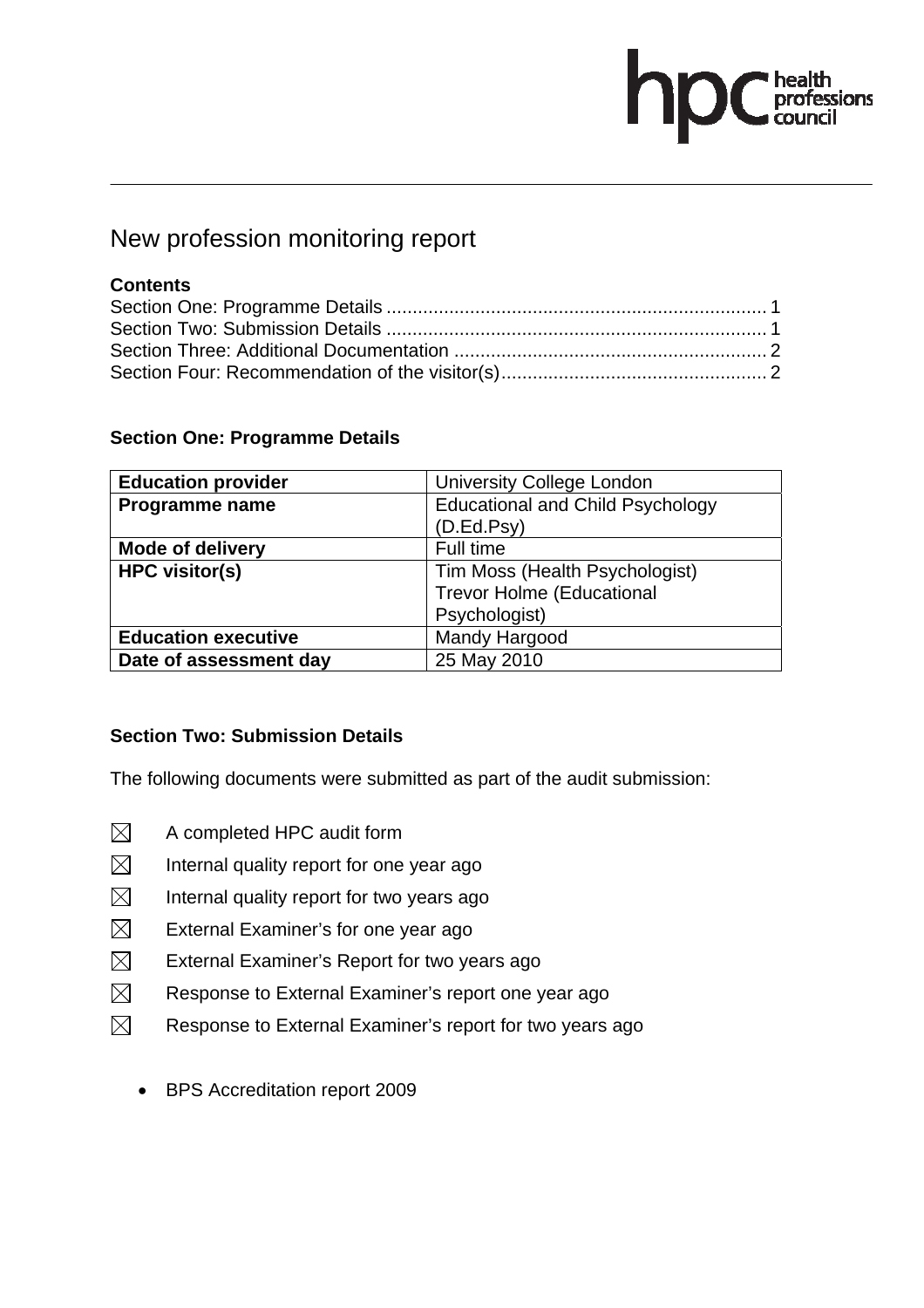The visitors agreed that no further documentation was required in order to make a recommendation.

#### **Section Four: Recommendation of the visitor(s)**

| Date       | Ver. | Dept/Cmte | Doc Type   | <b>Title</b>                  | <b>Status</b> | Int. Aud. |
|------------|------|-----------|------------|-------------------------------|---------------|-----------|
| 2010-05-26 | a    | EDU       | <b>PPR</b> | NP monitoring report: UCL Doc | Final         | Public    |
|            |      |           |            | PPE FT                        | DD: None      | RD: None  |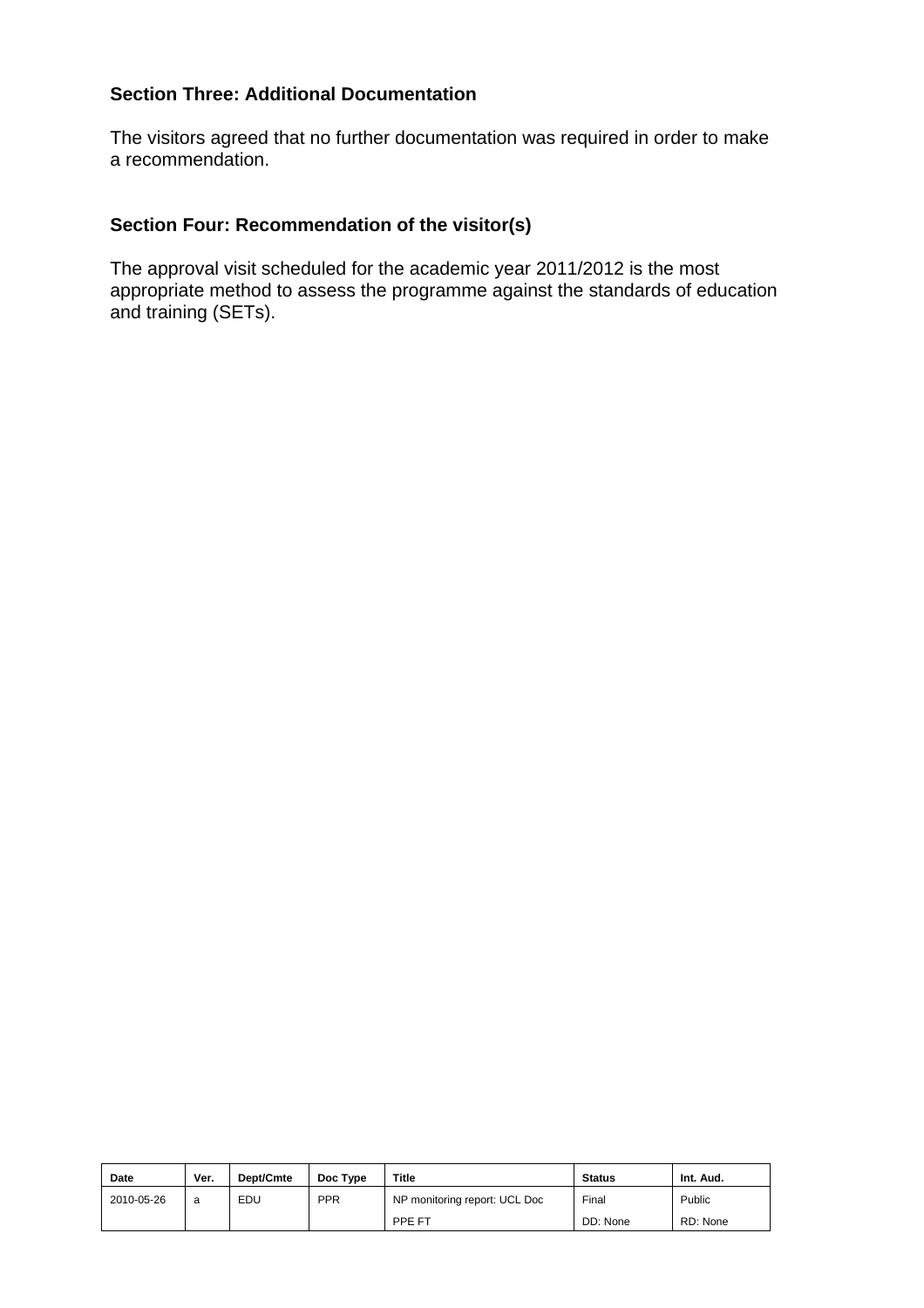# health<br>professions<br>council

### New profession monitoring report

#### **Contents**

#### **Section One: Programme Details**

| <b>Education provider</b>  | University of the West of England,<br><b>Bristol</b> |
|----------------------------|------------------------------------------------------|
| Programme name             | Professional Doctorate in Counselling<br>Psychology  |
| <b>Mode of delivery</b>    | Full time                                            |
|                            | Part time                                            |
| <b>HPC visitors</b>        | Allan Winthrop (Counselling                          |
|                            | Psychologist)                                        |
|                            | Sabiha Azmi (Clinical Psychologist)                  |
| <b>Education executive</b> | <b>Ben Potter</b>                                    |
| Date of assessment day     | 25 May 2010                                          |

#### **Section Two: Submission Details**

- $\boxtimes$  A completed HPC audit form
- $\boxtimes$  Internal quality report for one year ago
- $\boxtimes$  Internal quality report for two years ago
- $\boxtimes$  External Examiner's for one year ago
- $\boxtimes$  External Examiner's Report for two years ago
- $\boxtimes$  Response to External Examiner's report one year ago
- $\boxtimes$  Response to External Examiner's report for two years ago
	- British Psychological Society Re-Accreditation Self-Evaluation Document 'Introduction' – December 2007
	- British Psychological Society Re-Accreditation Report December 2007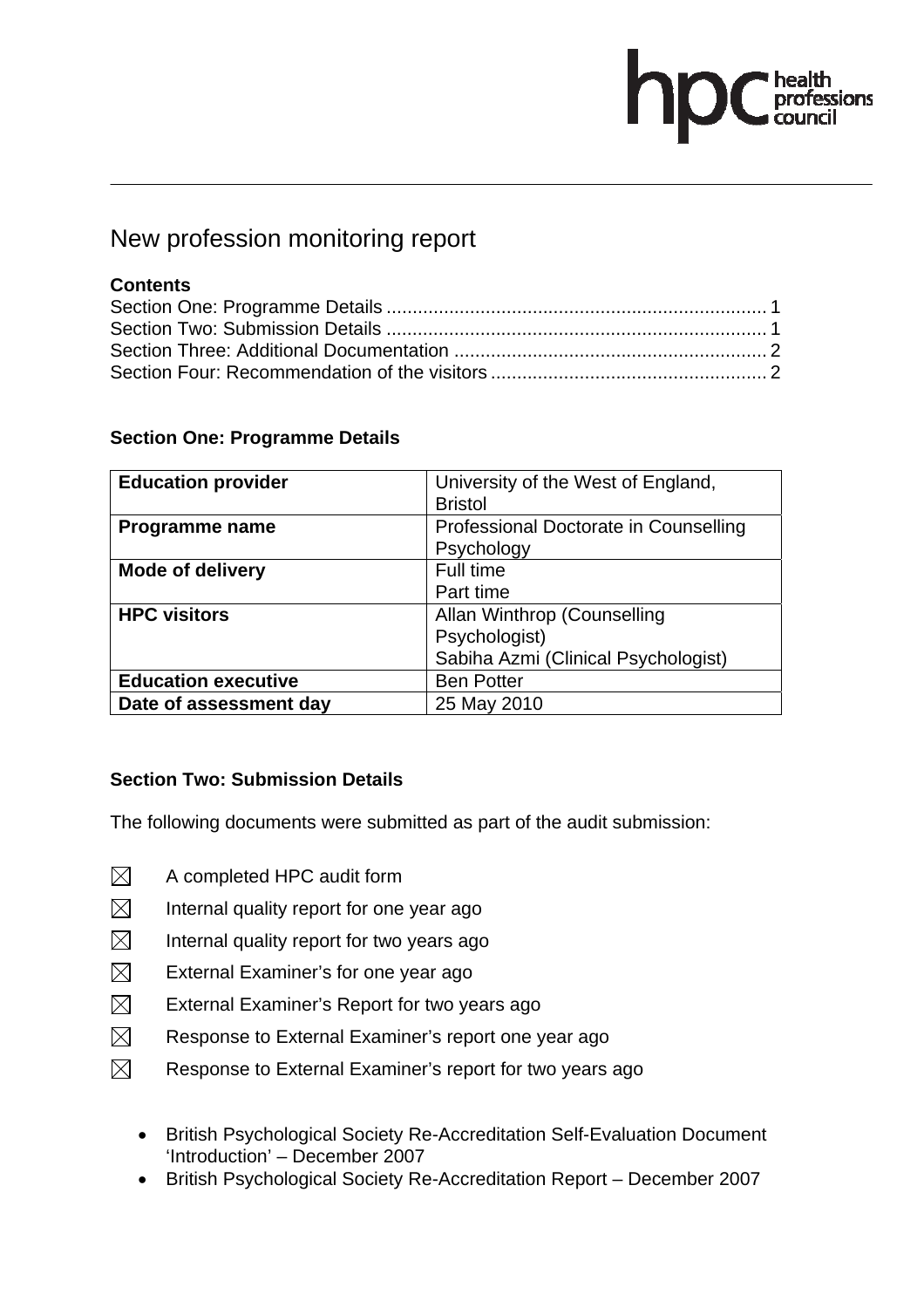- British Psychological Society Re-Accreditation Self-Evaluation Document – June 2009
- British Psychological Society Re-Accreditation Report June 2009

The visitors agreed that no further documentation was required in order to make a recommendation.

#### **Section Four: Recommendation of the visitors**

| Date       | Ver. | Dept/Cmte | Doc Type | <b>Title</b>                    | <b>Status</b> | Int. Aud. |
|------------|------|-----------|----------|---------------------------------|---------------|-----------|
| 2010-05-26 | a    | EDU       | PPR      | NP report - UWE - Doc PPCO - FT | Draft         | Public    |
|            |      |           |          | & PT                            | DD: None      | RD: None  |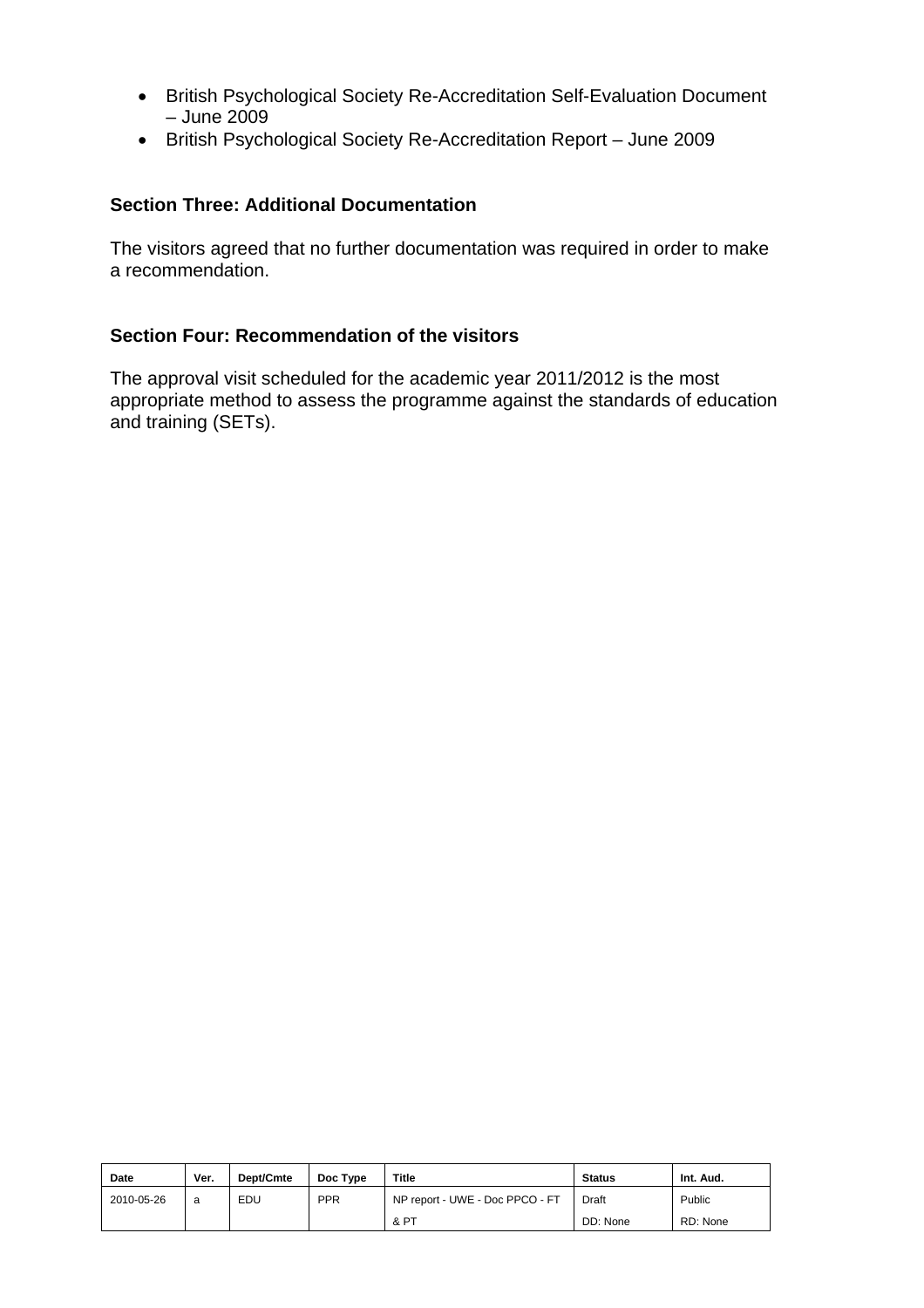# health<br>professions<br>council

### New profession monitoring report

#### **Contents**

#### **Section One: Programme Details**

| <b>Education provider</b>  | University of Wolverhampton                  |  |  |
|----------------------------|----------------------------------------------|--|--|
| Programme name             | <b>Practitioner Doctorate in Counselling</b> |  |  |
|                            | Psychology (DcounsPsy)                       |  |  |
| <b>Mode of delivery</b>    | Full time                                    |  |  |
| <b>HPC visitors</b>        | Allan Winthrop (Counselling                  |  |  |
|                            | Psychologist)                                |  |  |
|                            | Sabiha Azmi (Clinical Psychologist)          |  |  |
| <b>Education executive</b> | <b>Ben Potter</b>                            |  |  |
| Date of assessment day     | 25 May 2010                                  |  |  |

#### **Section Two: Submission Details**

- $\boxtimes$  A completed HPC audit form
- $\boxtimes$  Internal quality report for one year ago
- $\boxtimes$  Internal quality report for two years ago
- $\boxtimes$  External Examiner's for one year ago
- $\boxtimes$  External Examiner's Report for two years ago
- $\boxtimes$  Response to External Examiner's report one year ago
- $\boxtimes$  Response to External Examiner's report for two years ago
	- BPS Accreditation Report
	- Accreditation Report Response
	- BPS Response